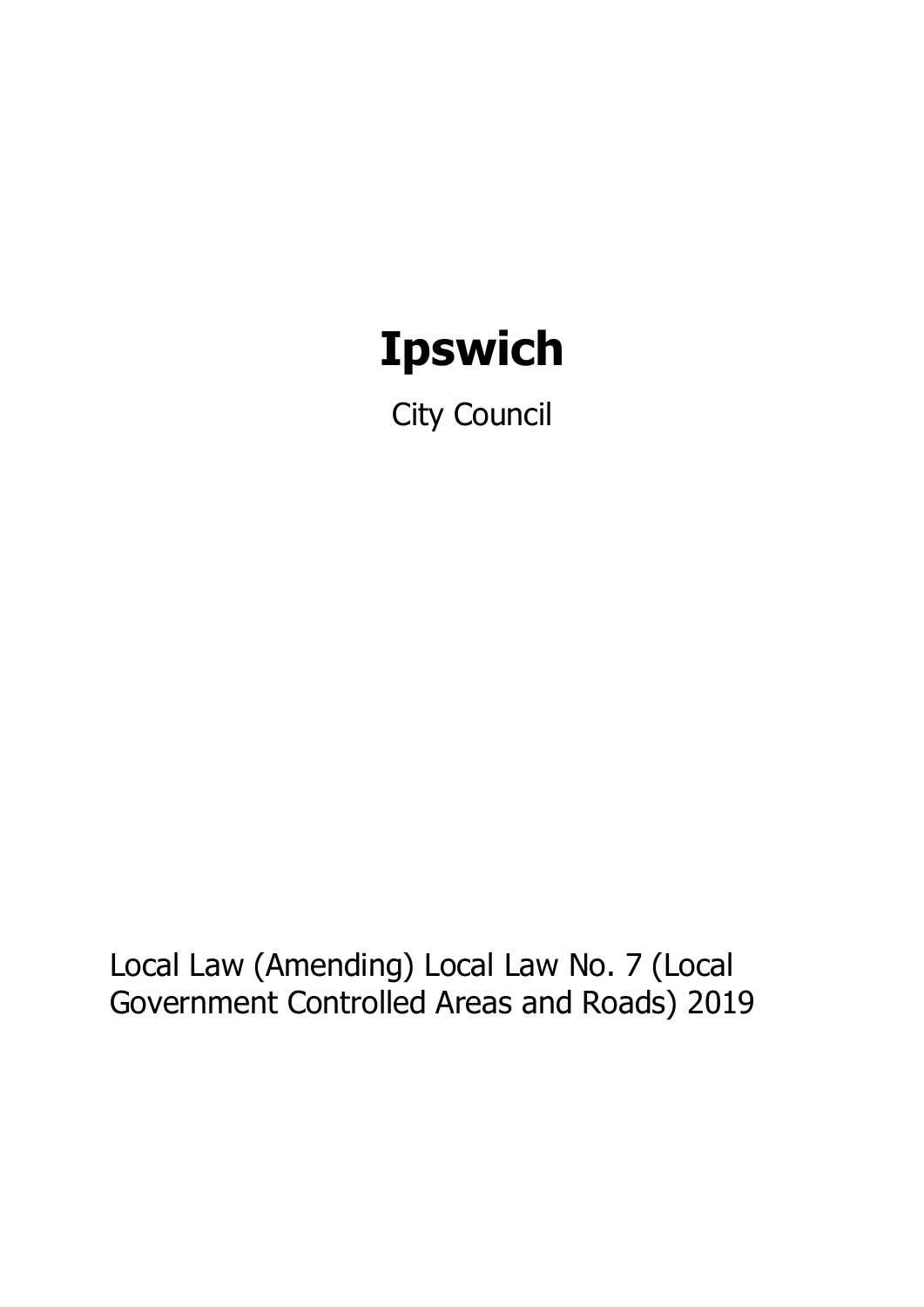Ipswich City Council Local Law (Amending) Local Law No. 7 (Local Government Controlled Areas and Roads) 2019

# **Contents**

|    | $\mathbf{1}$ | Short title                                                                                                         | 1              |  |  |
|----|--------------|---------------------------------------------------------------------------------------------------------------------|----------------|--|--|
|    | 2            | Commencement                                                                                                        | $\mathbf{1}$   |  |  |
|    | 3            | Local laws amended                                                                                                  | $\mathbf{1}$   |  |  |
|    |              | Part 2 Amendment of Local Law No. 7 (Local Government Controlled Areas and Roads) 2013---- 1                        |                |  |  |
|    | 4            | Amendment of s 3 (Definitions - the dictionary)                                                                     | 1              |  |  |
|    | 5            | Replacement of s 4 (Relationship to other laws)                                                                     | 1              |  |  |
|    | 6            | Insertion of new s 5A                                                                                               | $\overline{2}$ |  |  |
|    | 7            | Amendment of pt 3, hdg (Use of local government controlled areas)                                                   | 3              |  |  |
|    | 8            | Amendment of s 6 (Requirement for a permit)                                                                         | 3              |  |  |
|    | 9            | Amendment of pt 3, div 2, hdg (Regulation of local government controlled area)                                      | 4              |  |  |
|    | 10           | Amendment of s 7 (Regulation of local government controlled area)                                                   | 4              |  |  |
|    | 11           | Amendment of s 8 (Prohibited activities)                                                                            | $\overline{7}$ |  |  |
|    | 12           | Amendment of s 9 (Local government to exhibit a sign)                                                               | 8              |  |  |
|    | 13           | Amendment of s 10 (Power of closure of local government controlled areas)                                           | 9              |  |  |
|    | 14           | Insertion of new s 10A                                                                                              | 10             |  |  |
|    | 15           | Insertion of new div 3                                                                                              | 10             |  |  |
|    | 16           | Amendment of div 4, hdg (Use of parks)                                                                              | 16             |  |  |
| 17 |              | Amendment of s 11 (Use of a park, reserve or facility for ceremony, celebration, recreational<br>or other activity) | 17             |  |  |
|    | 18           | Replacement of s 12 (Permit regulated use of parks and reserves)                                                    | 17             |  |  |
|    | 19           | Amendment of s 13 (Direction to leave a local government controlled area)                                           | 17             |  |  |
|    | 20           | Amendment of s 15 (Works notice)                                                                                    | 18             |  |  |
|    | 21           | Amendment of s 18 (Power to remove and cost recovery)                                                               | 20             |  |  |
|    | 22           | Amendment of s 19 (Damage cost recovery)                                                                            | 21             |  |  |
|    | 23           | Amendment of s 20 (Subordinate local laws)                                                                          | 22             |  |  |
|    | 23A          | Amendment of s 21 (Repeals)                                                                                         | 22             |  |  |
|    | 24           | Amendment of s 22 (Existing permits)                                                                                | 23             |  |  |
|    | 25           | Amendment of sch 1 (Dictionary)                                                                                     | 23             |  |  |
|    | 26           | Amendment of sch 2 (Permit regulated activities)                                                                    | 26             |  |  |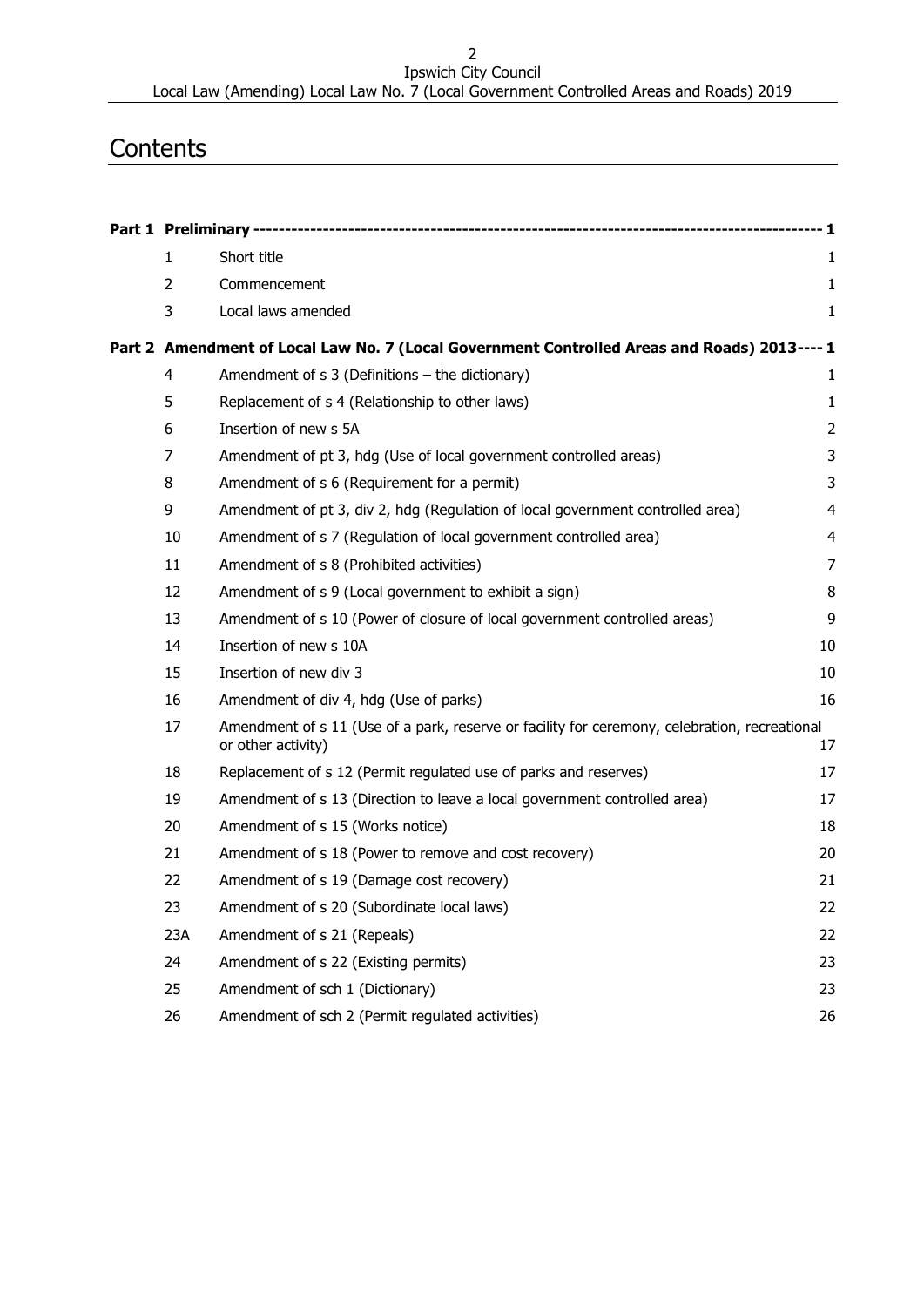# <span id="page-2-0"></span>**Part 1 Preliminary**

# <span id="page-2-1"></span>**1 Short title**

This local law may be cited as Local Law (Amending) Local Law No. 7 (Local Government Controlled Areas and Roads) 2019.

# <span id="page-2-2"></span>**2 Commencement**

This local law commences on the date notice of the making of the local law is published in the gazette.

# <span id="page-2-3"></span>**3 Local laws amended**

This local law amends Local Law No. 7 (Local Government Controlled Areas and Roads) 2013.

# <span id="page-2-4"></span>**Part 2 Amendment of Local Law No. 7 (Local Government Controlled Areas and Roads) 2013**

# <span id="page-2-5"></span>**4 Amendment of s 3 (Definitions – the dictionary)**

Section 3, 'the Schedule' –

omit, insert –

Schedule 1

# <span id="page-2-6"></span>**5 Replacement of s 4 (Relationship to other laws)**

Section 4 –

omit, insert –

This local law is—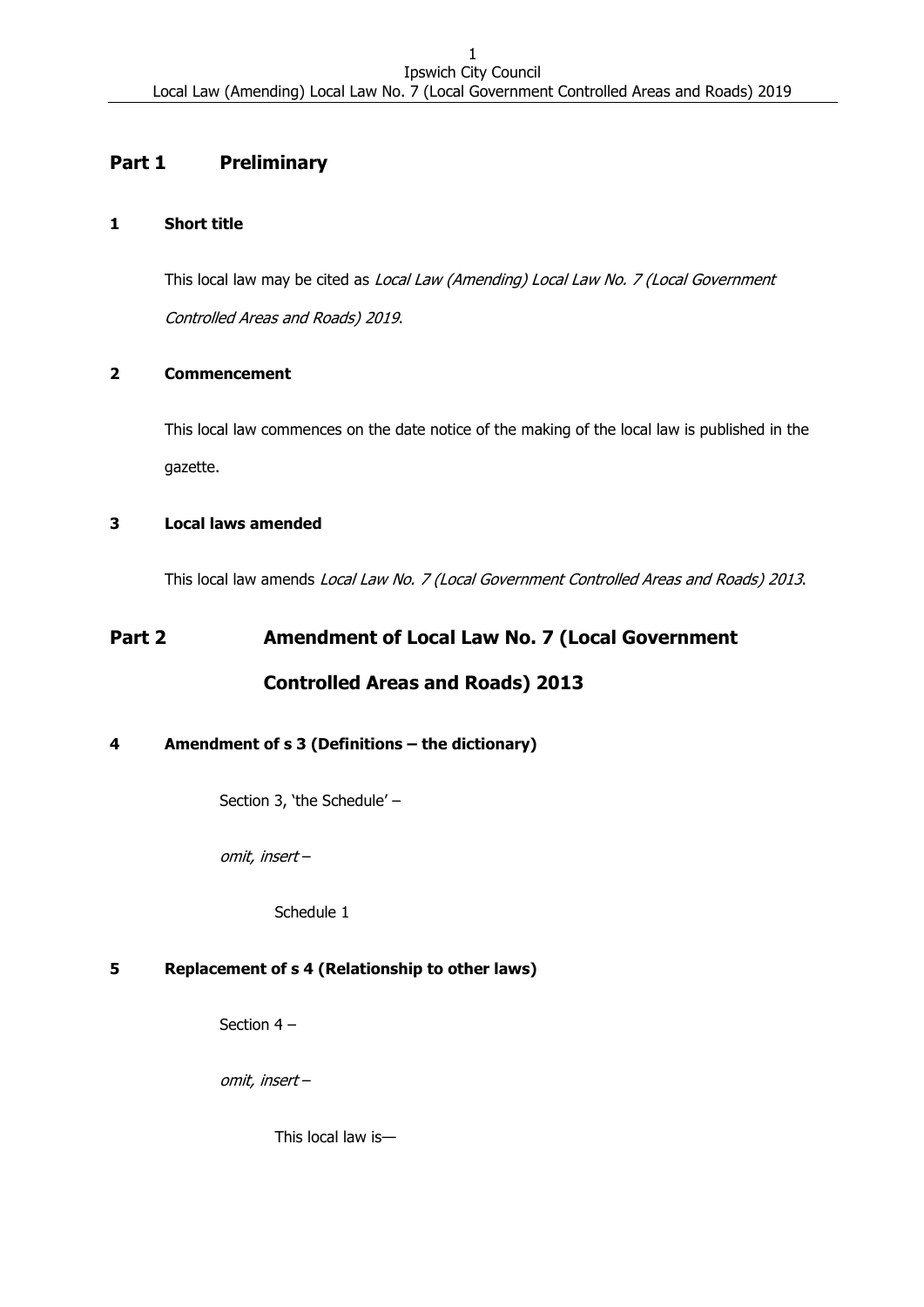- (a) in addition to and does not derogate from laws regulating the use of trust land and roads;<sup>1</sup> and
- (b) to be read with Local Law No. 1 (Administration) 2013 and Local Law No. 4 (Permits) 2013.

#### <span id="page-3-0"></span>**6 Insertion of new s 5A**

-

After section 5 –

insert –

#### **5A Definition of permit regulated activity**

A permit regulated activity means –

- (1) an activity which is specified as a permit regulated activity in Schedule 2 of this local law or a subordinate local law; or
- (2) an activity which would ordinarily be prohibited by this local law or subordinate local law unless authorised by a permit, but for which a local law or subordinate local law specifies that a permit is not required; or
- (3) an activity for which a Local Government Act authorises the local government to grant an approval but does not make any other provision, except provision that is consistent with this part, about the process for the local government to grant the approval.

 $1$  This local law and any subordinate local law made under it do not apply to the extent of any inconsistency with a law of the State or the Commonwealth. See the Act, section 27. Other legislation that may be relevant in the application of this local law includes the Land Act 1994, the Land Regulation 1995 and the Stock Route Management Act 2002.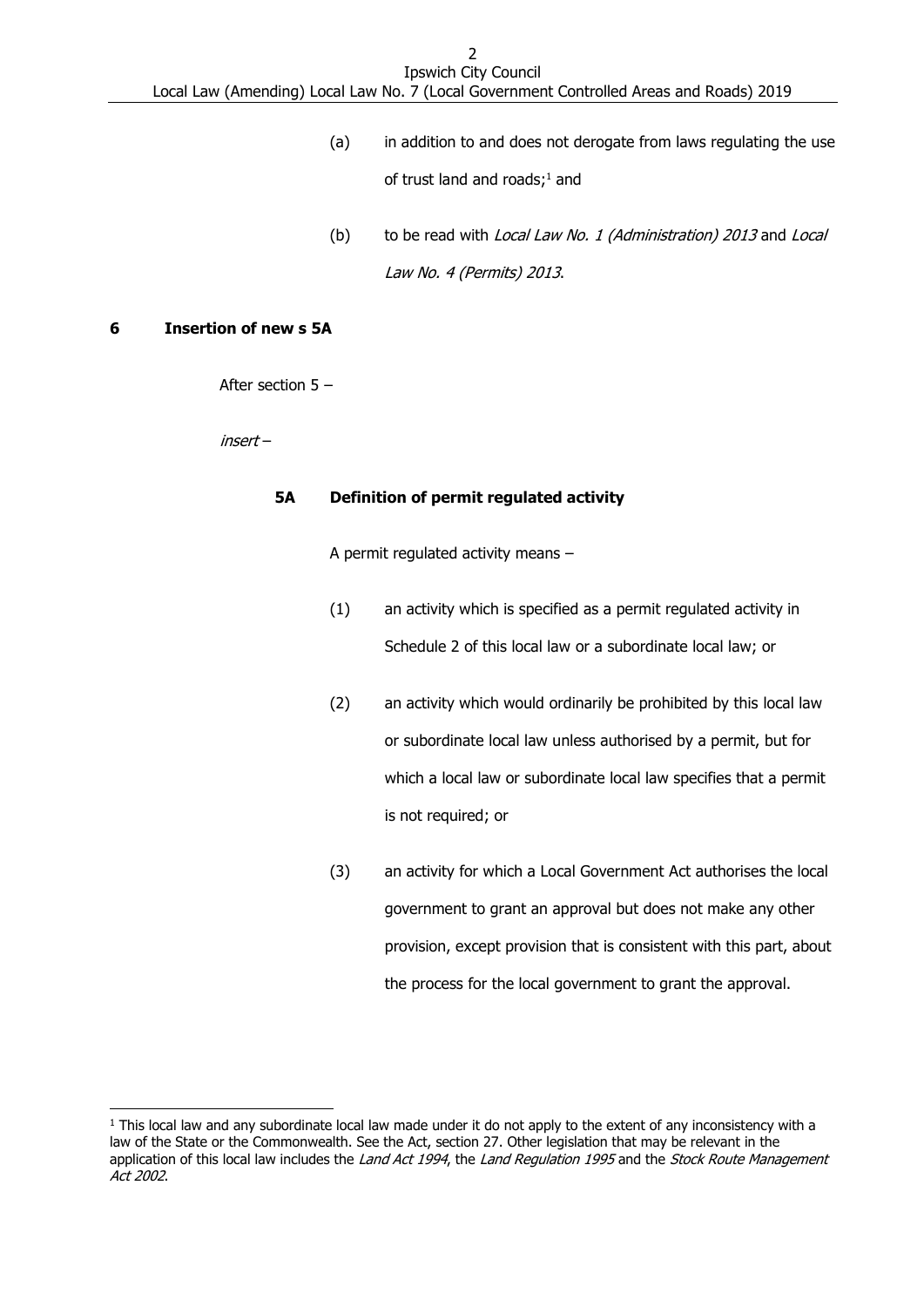# <span id="page-4-0"></span>**7 Amendment of pt 3, hdg (Use of local government controlled areas)**

Part 3, heading, after 'areas' –

insert –

or roads

#### <span id="page-4-1"></span>**8 Amendment of s 6 (Requirement for a permit)**

(1) Section 6(1), after 'permit regulated activity' –

insert –

on or in a local government controlled area or road

(2) Section  $6(1)$ , footnote 3, 'the Schedule  $1'$  –

omit, insert –

section 5A

(3) Section 6(2), subsections (a) and (b)  $-$ 

omit, insert –

in any manner or by any means indicate that a permit regulated activity which does not comply with this local law does comply with this local law.

(4) Section  $6(4)$  –

omit.

(5) Section 6(5), from 'and the schedule' to 'authorising law' –

omit, insert –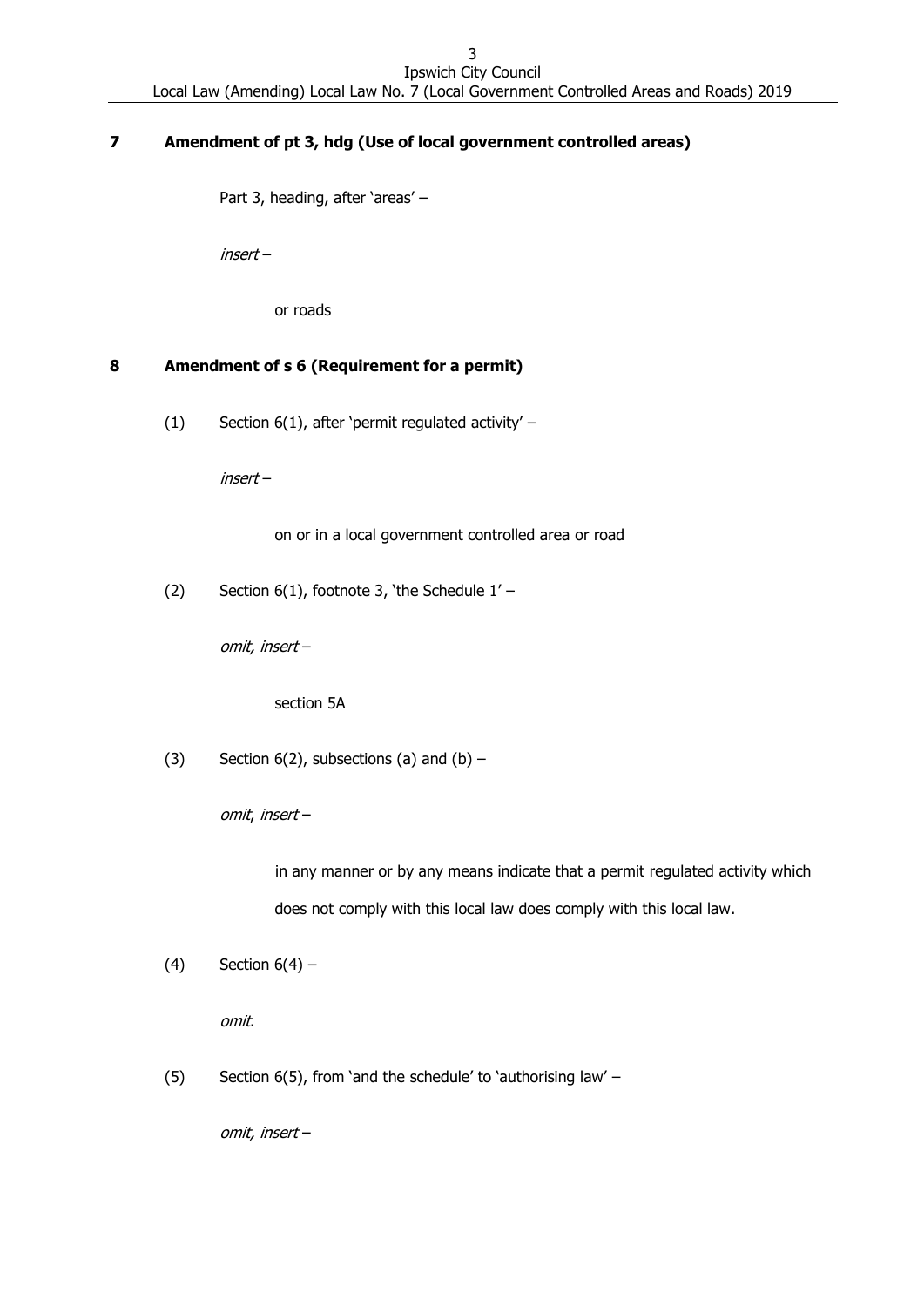of this local law,

(5A) Section 6(6), after 'column 2 of schedule 2' –

insert –

.

(6) Section 6, subsections  $(5)$  to  $(6)$  –

renumber as subsections (4) and (5), respectively.

#### <span id="page-5-0"></span>**9 Amendment of pt 3, div 2, hdg (Regulation of local government controlled area)**

Part 3, Division 2, heading, after 'area' –

insert –

or road

# <span id="page-5-1"></span>**10 Amendment of s 7 (Regulation of local government controlled area)**

(1) Section 7, heading, after 'area' –

insert –

or road

(2) Section 7(1), subsection (a), 'the local government controlled area' –

omit, insert –

a local government controlled area or road

(3) Section 7(1), subsection (b), 'the local government controlled area' –

omit, insert –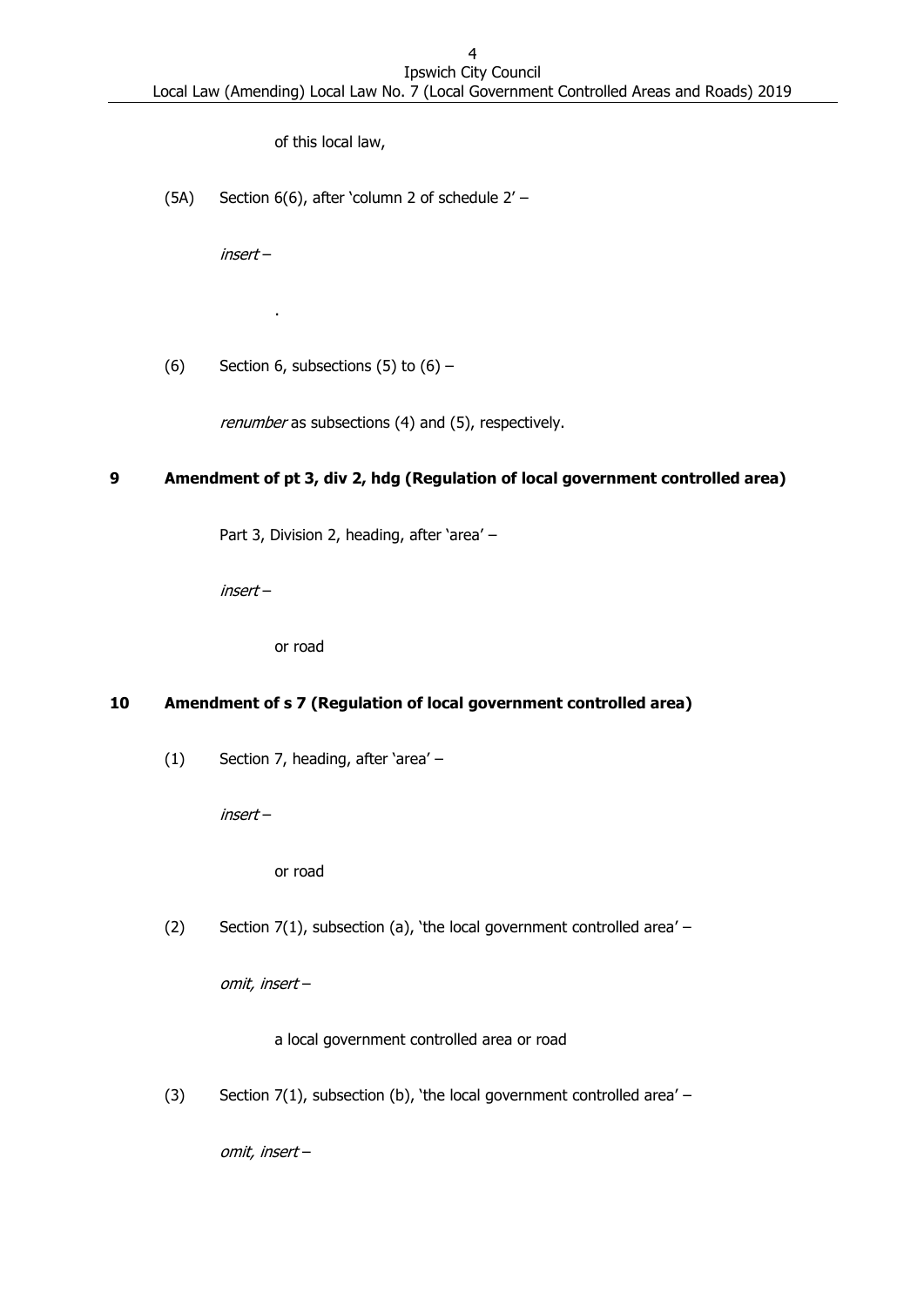#### a local government controlled area or road

(4) Section 7(1), subsection (c), 'the local government controlled area' –

omit, insert –

a local government controlled area or road

(5) Section 7(1), subsection (d), after 'hire of'  $-$ 

omit, insert –

a

(6) Section 7(1), subsection (e), 'the local government controlled area' –

omit, insert –

a local government controlled area

(7) Section 7(1), subsection (f), 'the local government controlled area' –

omit, insert –

a local government controlled area or road

(8) Section 7(1), subsection (g), 'the local government controlled area' –

omit, insert –

a local government controlled area or road

(9) Section 7(1), subsection (h), 'the local government controlled area' –

omit, insert –

a local government controlled area or road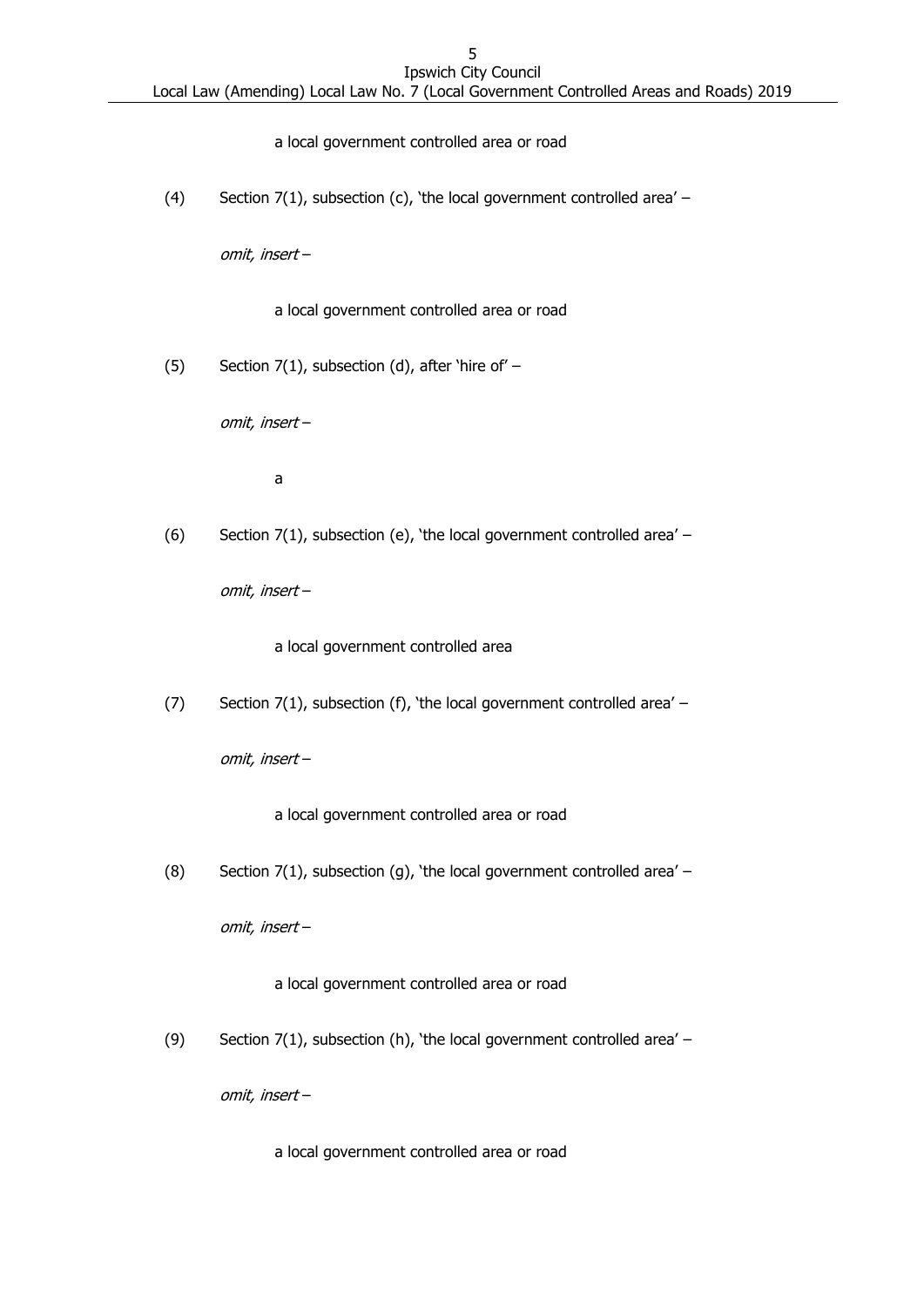(10) Section 7(1), subsection (i), 'the local government controlled area' –

omit, insert –

a local government controlled area or road

(11) Section 7(1), subsection (j), 'the local government controlled area' –

omit, insert –

a local government controlled area or road

(12) Section 7(1), subsection (k), 'the local government controlled area' –

omit, insert –

a local government controlled area or road

(13) Section  $7(1)$ , '(i) regulate the carrying out of permit regulated activities' –

omit, insert –

- (l) regulate the carrying out of permit regulated activities on or in a local government controlled area or road; and
- (14) Section 7(1), subsection (m), 'the local government controlled area' –

omit, insert –

a local government controlled area or road

(15) Section  $7(1)(m)$ , subsection (i) -

omit, insert –

(i) a local government controlled area or road (including the amenity of a local government controlled area or road); or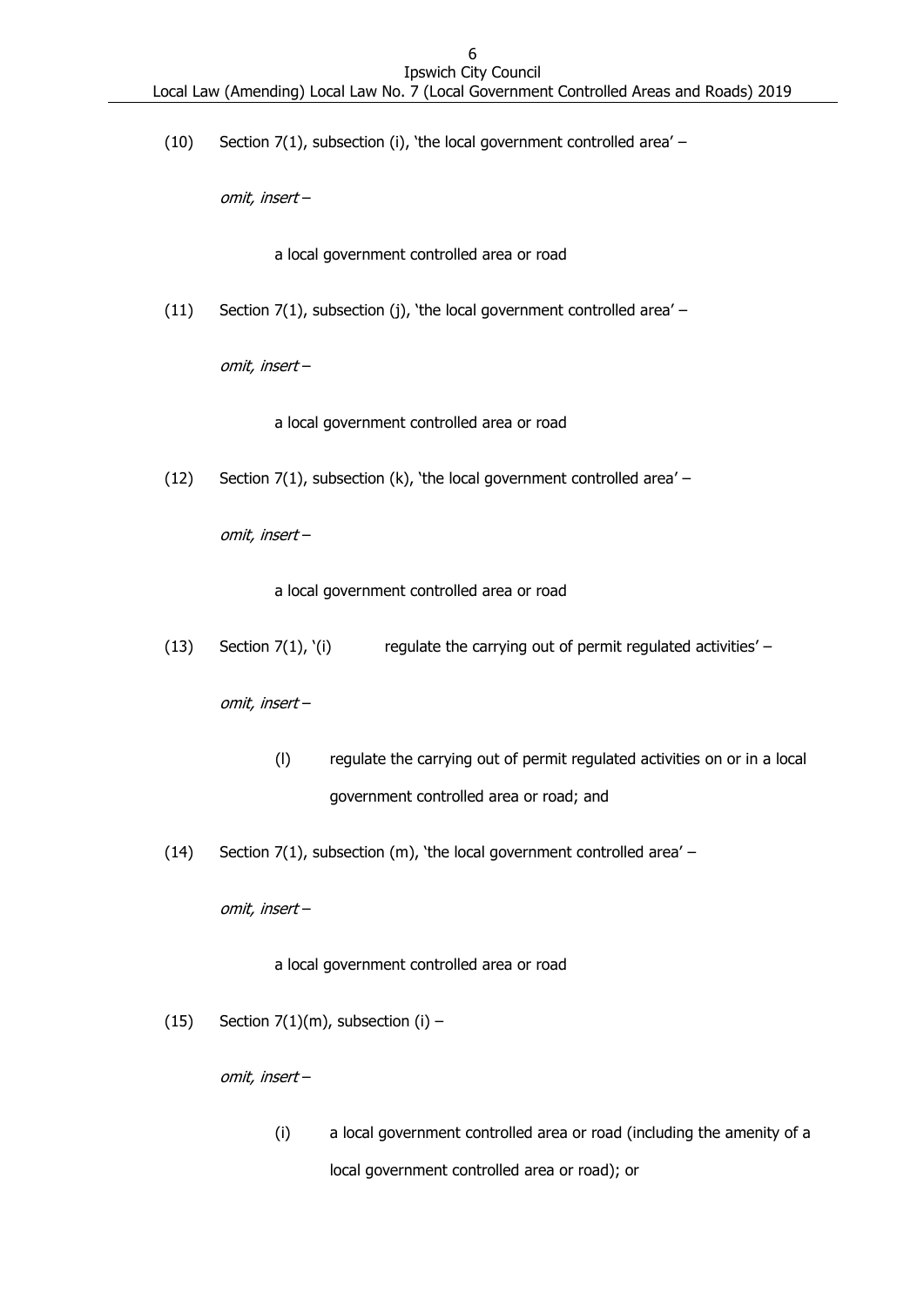(16) Section  $7(1)(m)$ , subsection (ii), 'the local government controlled area' –

omit, insert –

a local government controlled area or road

(17) Section 7(1), subsection  $(n)$ ,  $\cdot$  ' -

omit, insert –

; and

(18) Section 7(1), after subsection (n)  $-$ 

insert –

- (o) regulate the admission of patrons to a local government controlled area; and
- (p) provide standards of conduct for patrons in a local government controlled area.
- (19) Section 7(3) –

omit, insert –

- (3) It is immaterial to the commission of an offence under subsection (2) that a person was not aware of a sign exhibited under section 7(1).
- (20) Section  $7(4)$  –

omit.

# <span id="page-8-0"></span>**11 Amendment of s 8 (Prohibited activities)**

(1) Section  $8(1)$ , after 'may' –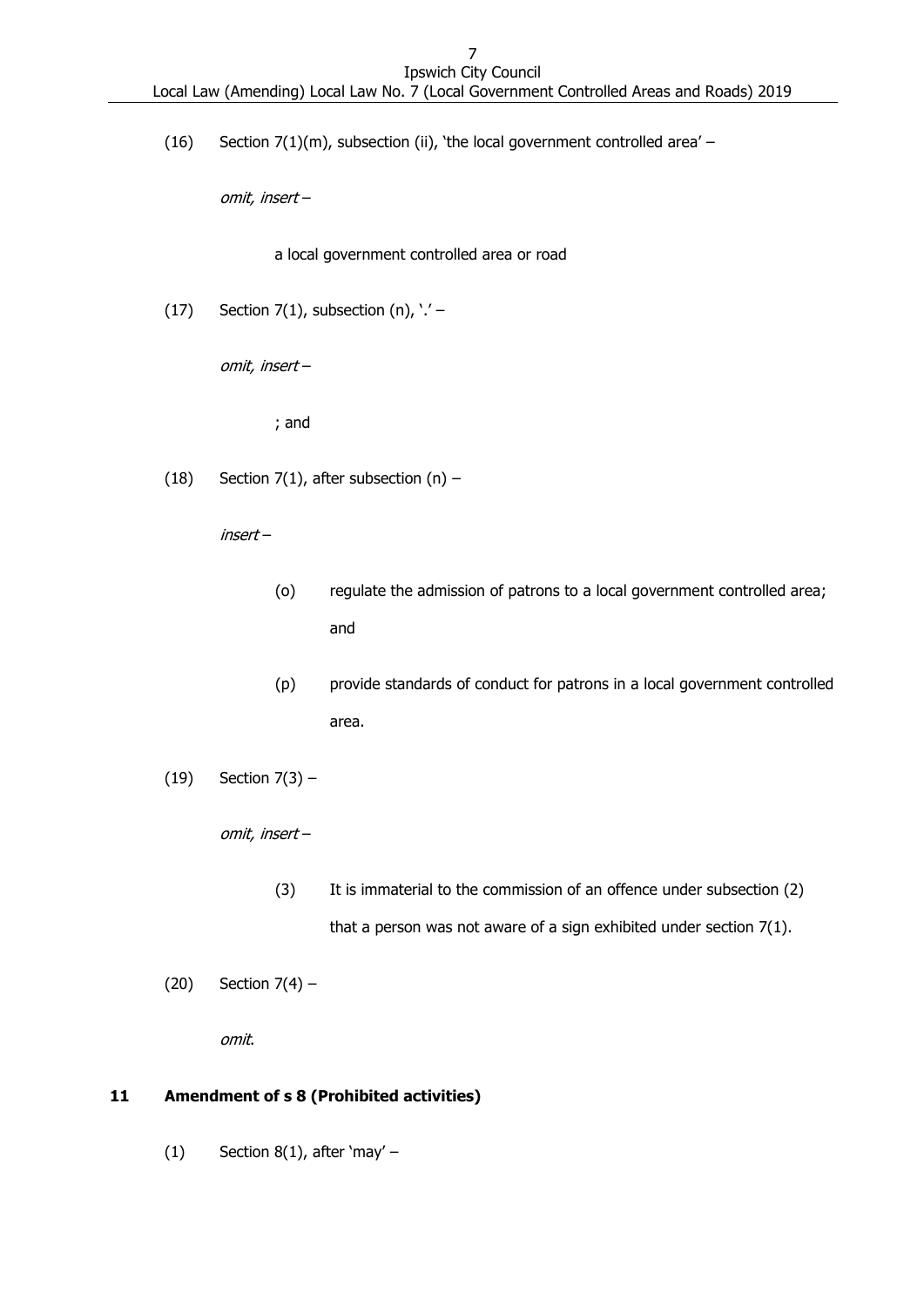insert –

, by subordinate local law,

(2) Section 8(1), after 'to be a prohibited'  $-$ 

insert –

activity

(3) Section 8(1), '(a **prohibited activity**)' –

omit, insert –

#### (a **prohibited activity**)

(4) Section 8(2), from 'without' to 'road' –

omit, insert –

in or on a local government controlled area or road, without a relevant permit

#### <span id="page-9-0"></span>**12 Amendment of s 9 (Local government to exhibit a sign)**

Section 9, after subsection (2) –

insert –

- (3) A sign exhibited under subsection (1) must state
	- (a) the prohibition or restriction imposed by the sign;
	- (b) the area to which the prohibition or restriction applies;
	- (c) that a penalty may apply for failure to comply with the sign; and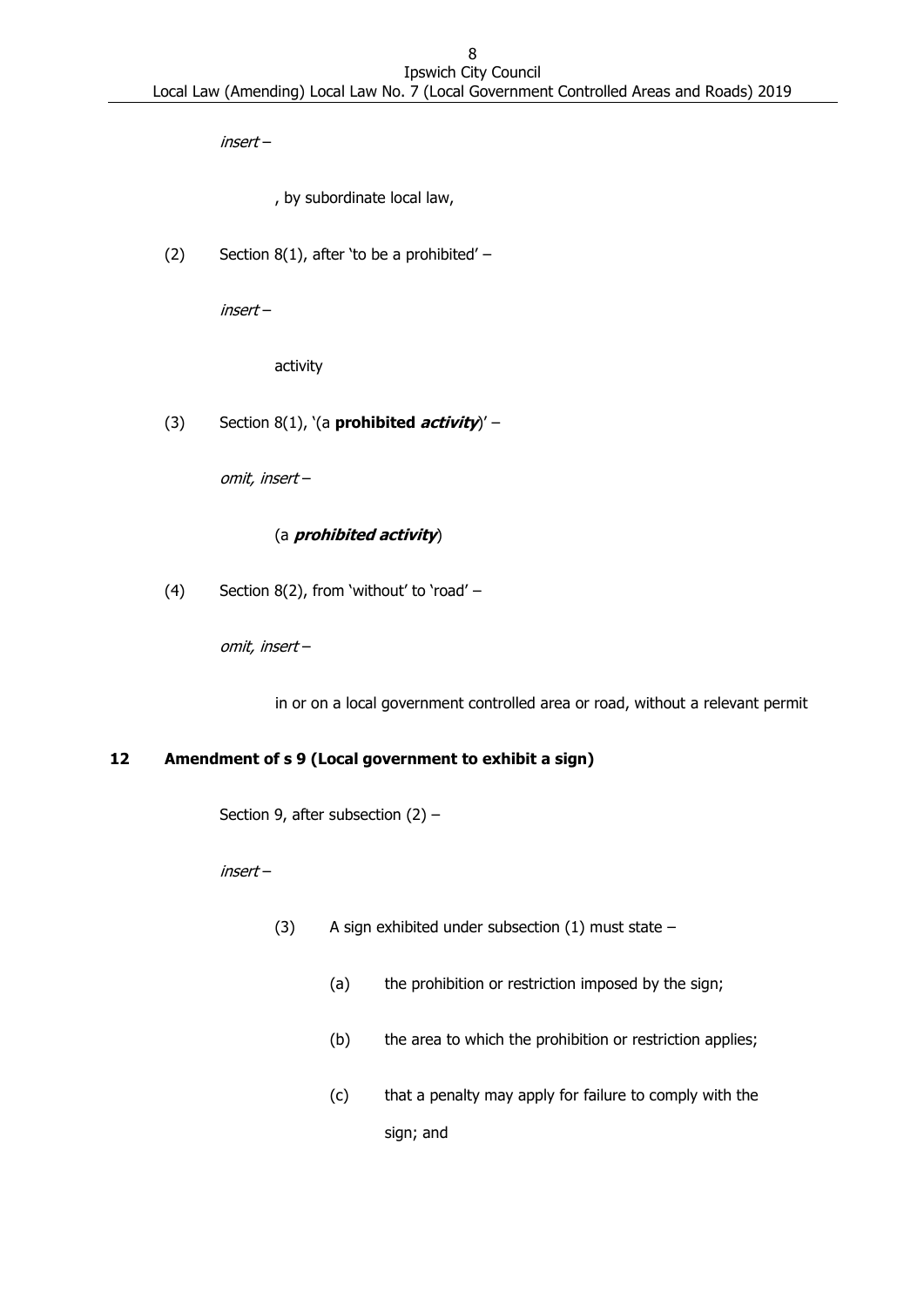(d) that the sign is an instrument under this local law.

### <span id="page-10-0"></span>**13 Amendment of s 10 (Power of closure of local government controlled areas)**

(1) Section  $10(1)$ , after 'may' -

insert –

, by resolution,

(1A) Section  $10(2)(a)$ , subsection (ii), '; or' -

omit, insert –

;

(2) Section  $10(2)(a)$ , after subsection (iii) –

insert –

- (iv) to manage a significant Aboriginal area in the area in a way that is consistent with Aboriginal tradition; or
- (v) to manage a significant Torres Strait Islander area in the area in a way that is consistent with Island custom;
- (3) Section 10, after subsection  $(4)$  –

insert –

(5) In this section—

**significant Aboriginal area** see the Aboriginal Cultural Heritage Act 2003, section 9.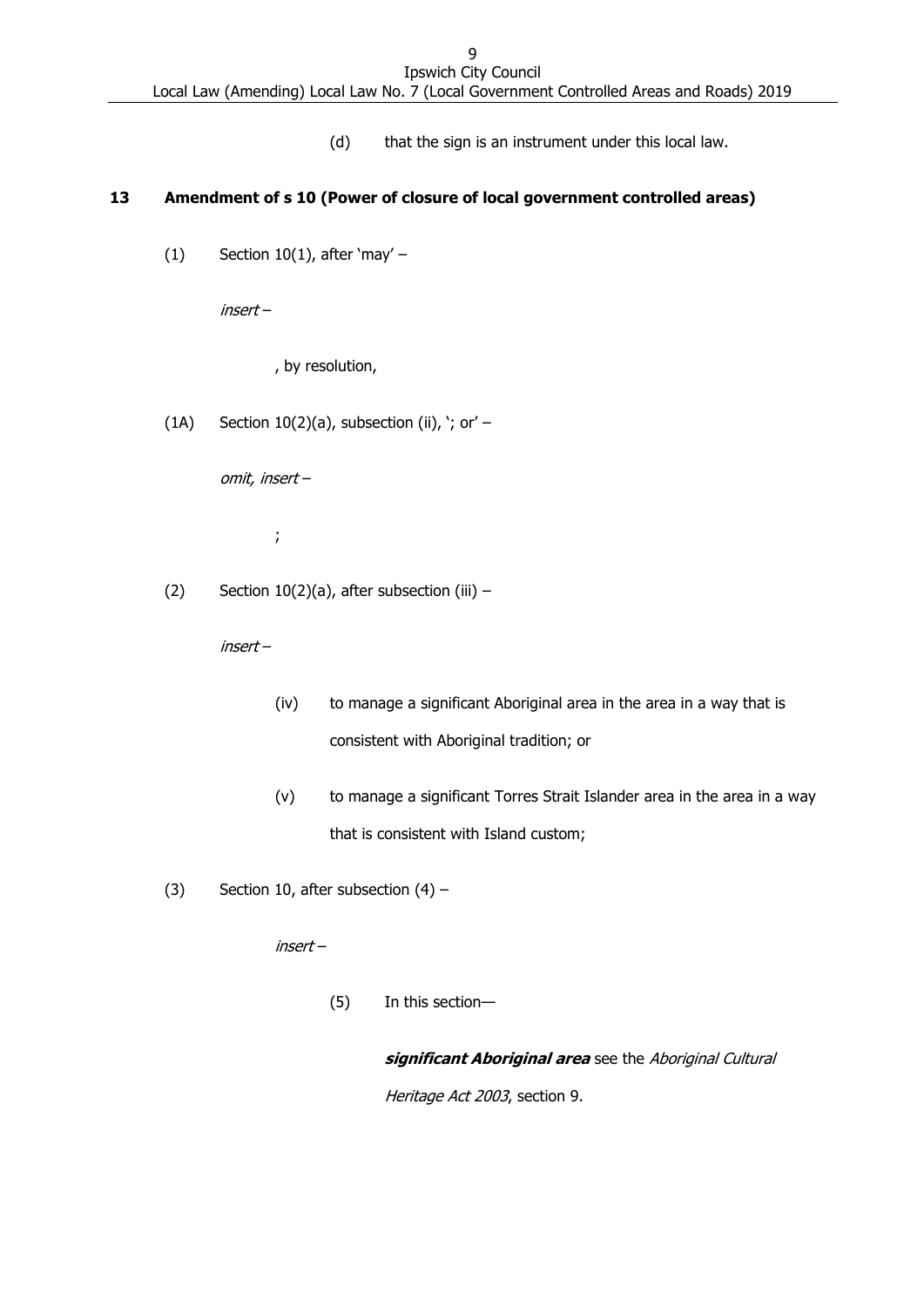#### **significant Torres Strait Islander area** see the Torres Strait

Islander Cultural Heritage Act 2003, section 9.

#### <span id="page-11-0"></span>**14 Insertion of new s 10A**

Before section 11 –

insert –

#### **10A Permit regulated use of parks and reserves**

The local government may, by subordinate local law, prescribe the circumstances under which a permit is required for a ceremony, celebration, recreational or other activity in a local government controlled area including a park, reserve or facility (**permit regulated activity**).

#### <span id="page-11-1"></span>**15 Insertion of new div 3**

After new section 10A –

insert –

**Division 3 Removal, storage, sale or disposal of vehicles and other articles from local government controlled areas and roads**

#### **10B Protection from liability**

No liability for damage caused by any action taken pursuant to this division in good faith and without negligence attaches to the local government or any other person taking such action at the direction of the local government.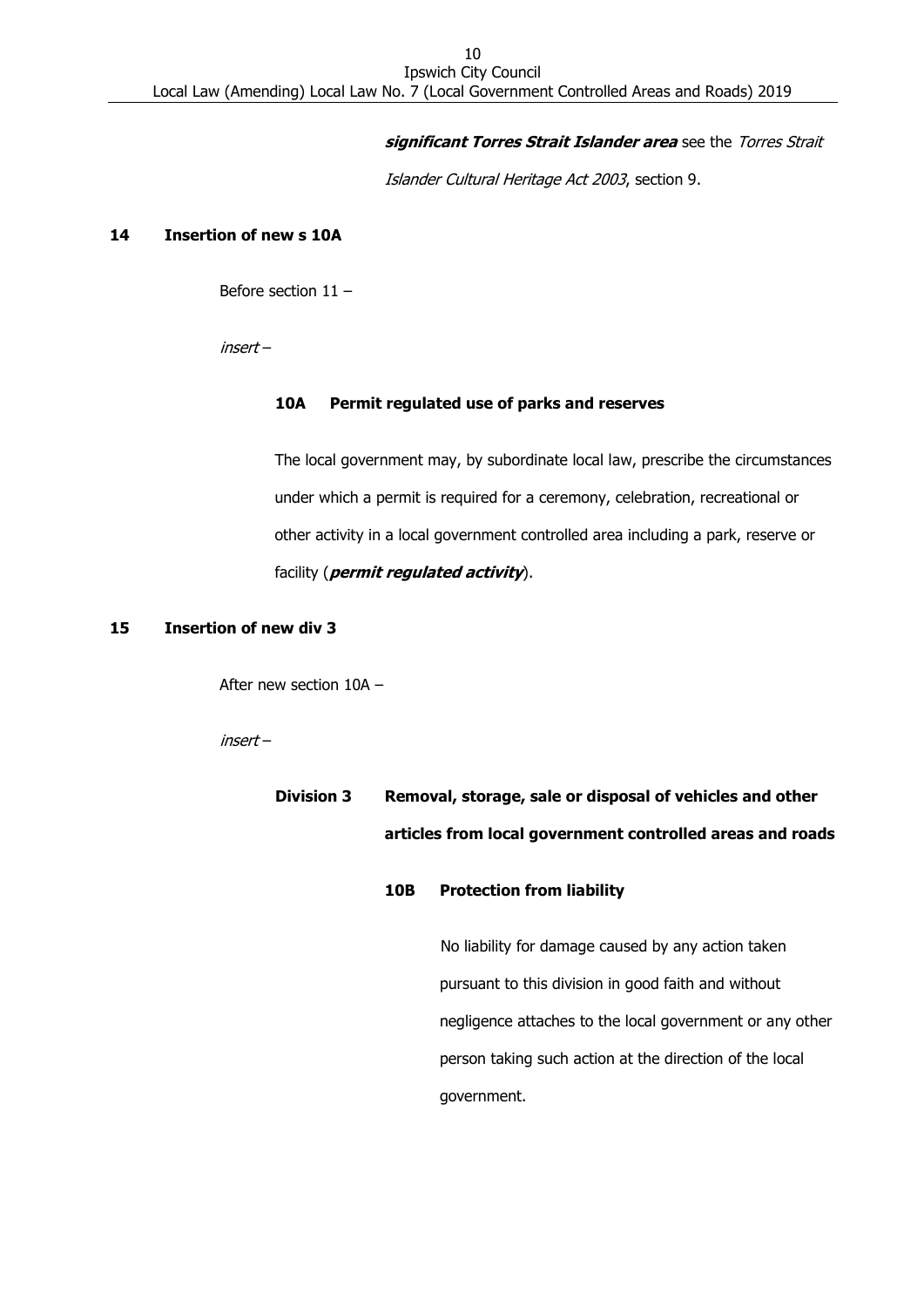# **10C Removal of vehicle obstructing local government works**

- (1) This section applies if the local government or an authorised person considers on reasonable grounds that any vehicle—
	- (a) has been left unattended on a road, whether temporarily or otherwise; and
	- (b) in circumstances where its continued presence obstructs works being carried out by the local government on that road.
- (2) If there is a person apparently in charge of the vehicle present at the time, the local government or the authorised person may give that person an oral direction to move the vehicle to a location where it does not obstruct the works.
- (3) If the person does not comply with the direction, or there is no person apparently in charge of the vehicle present at the time, in addition to any other action provided for by this local law, the local government or the authorised person may remove the vehicle, or cause it to be removed, to the nearest practicable location where it may be lawfully parked and does not obstruct those works.

#### **10D Unregistered vehicles on roads**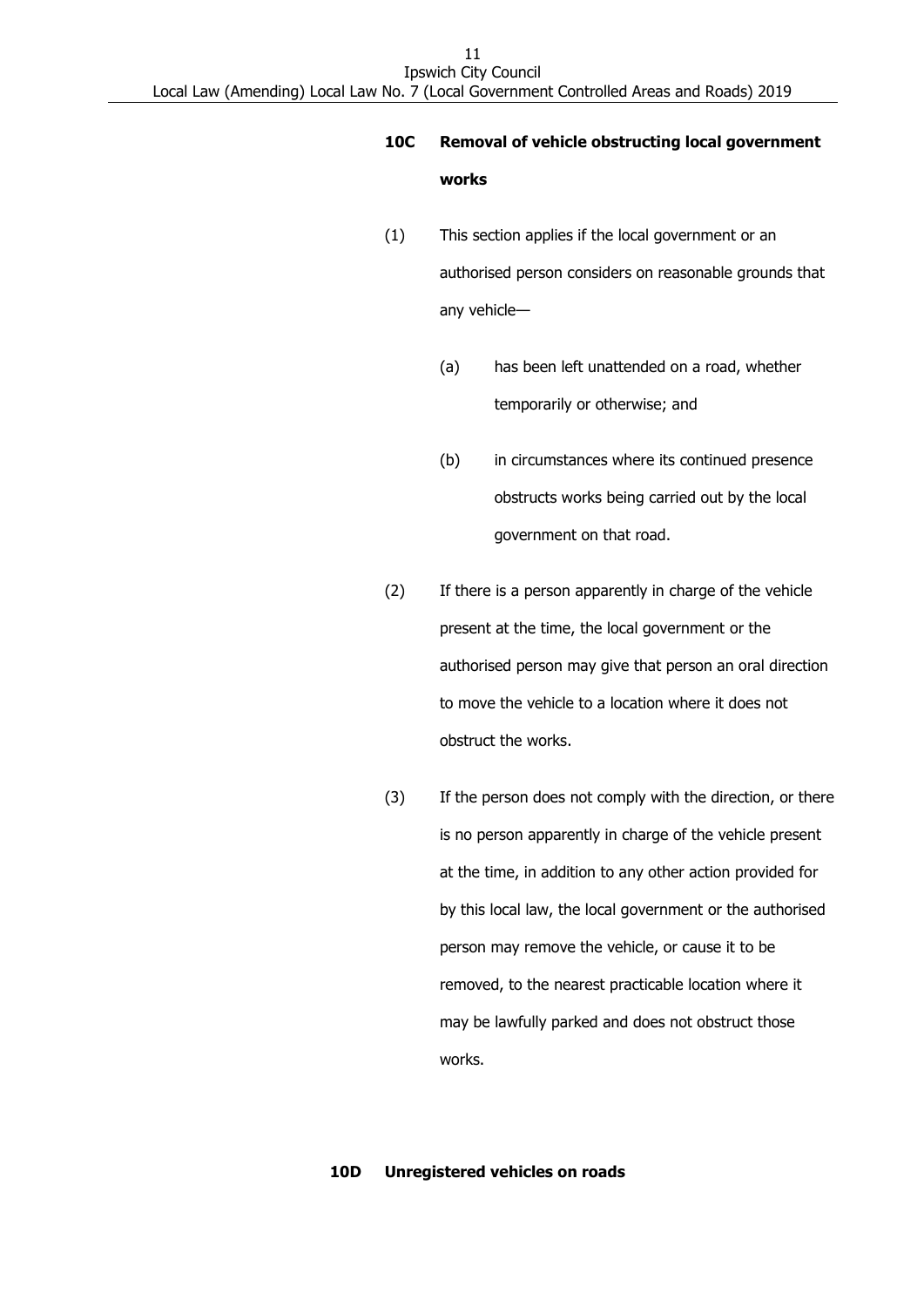- (1) This section applies if an unregistered vehicle is parked on a road.
- (2) If there is a person apparently in charge of the vehicle present at the time, an authorised person may give the person an oral direction to cause the vehicle to be removed from the road.
- (3) If there is no person apparently in charge of the vehicle present at the time, or the person mentioned in subsection (2) does not remove the vehicle immediately, the authorised person may confiscate and remove the vehicle, or cause it to be removed, into the possession of the local government.

#### **10E Removal of other vehicles on roads**

- (1) This section applies if the local government or an authorised person considers on reasonable grounds that any vehicle on a road has been—
	- (a) abandoned; or
	- (b) left in circumstances where its presence is hazardous.
- (2) If there is a person apparently in charge of the vehicle present at the time, an authorised person may give the person an oral direction to cause the vehicle to be removed from the road.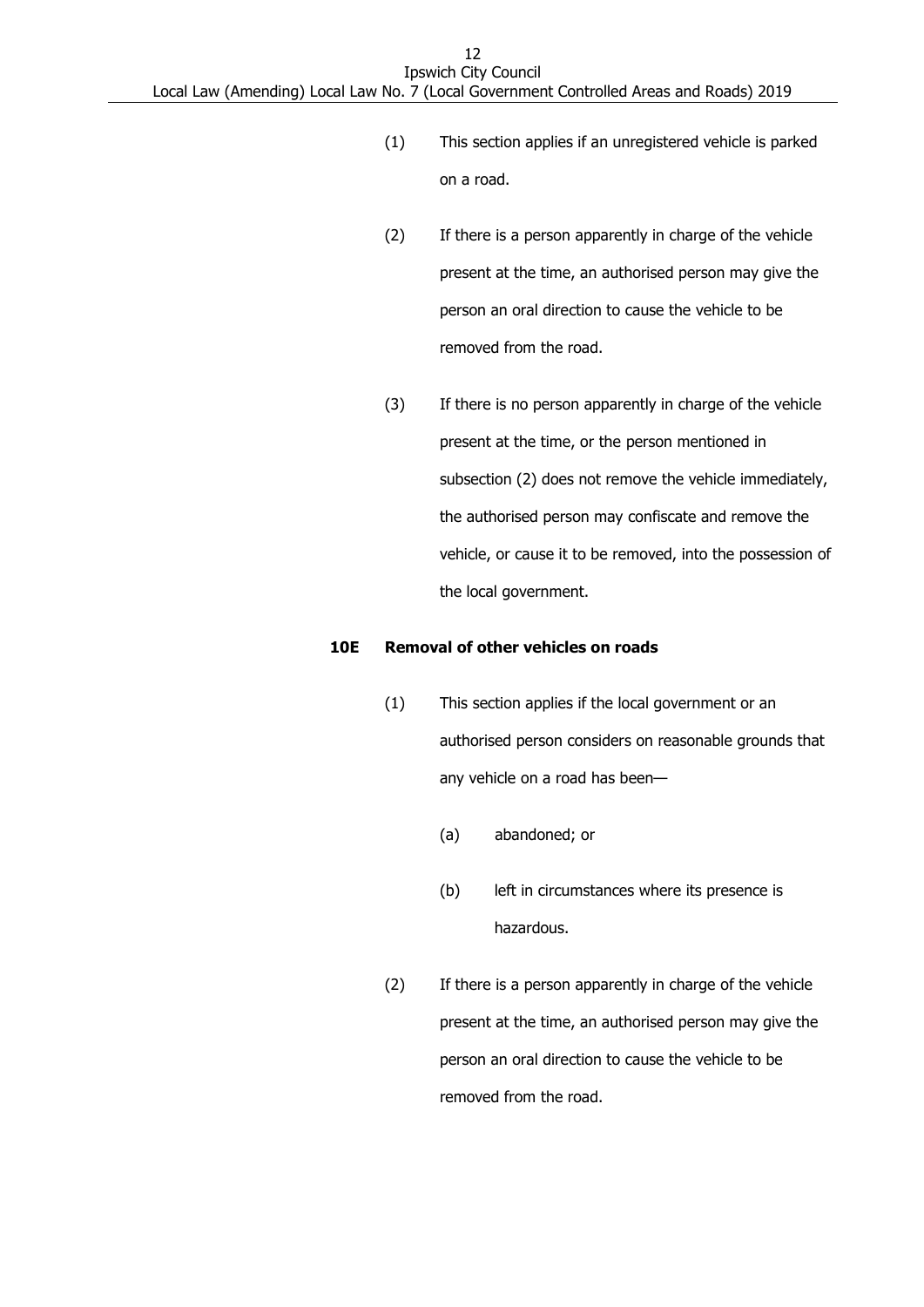(3) If there is no person apparently in charge of the vehicle present at the time, or the person mentioned in subsection (2) does not remove the vehicle immediately, the local government or the authorised person may confiscate and remove the vehicle, or cause it to be removed, into the possession of the local government.

#### **10F Vehicles on local government controlled areas**

- (1) This section applies to vehicles on local government controlled areas (other than roads), unless authorised to be there under this or another law.
- (2) If there is a person apparently in charge of the vehicle present at the time, an authorised person may give the person an oral direction to remove the vehicle from the local government controlled area.
- (3) If there is no person apparently in charge of the vehicle present at the time, or the person mentioned in subsection (2) does not remove the vehicle immediately, in addition to any other action provided for by this local law, the local government or the authorised person may remove the vehicle, or cause it to be removed, to the nearest road where it can lawfully be left.

#### **10G Notice of removal**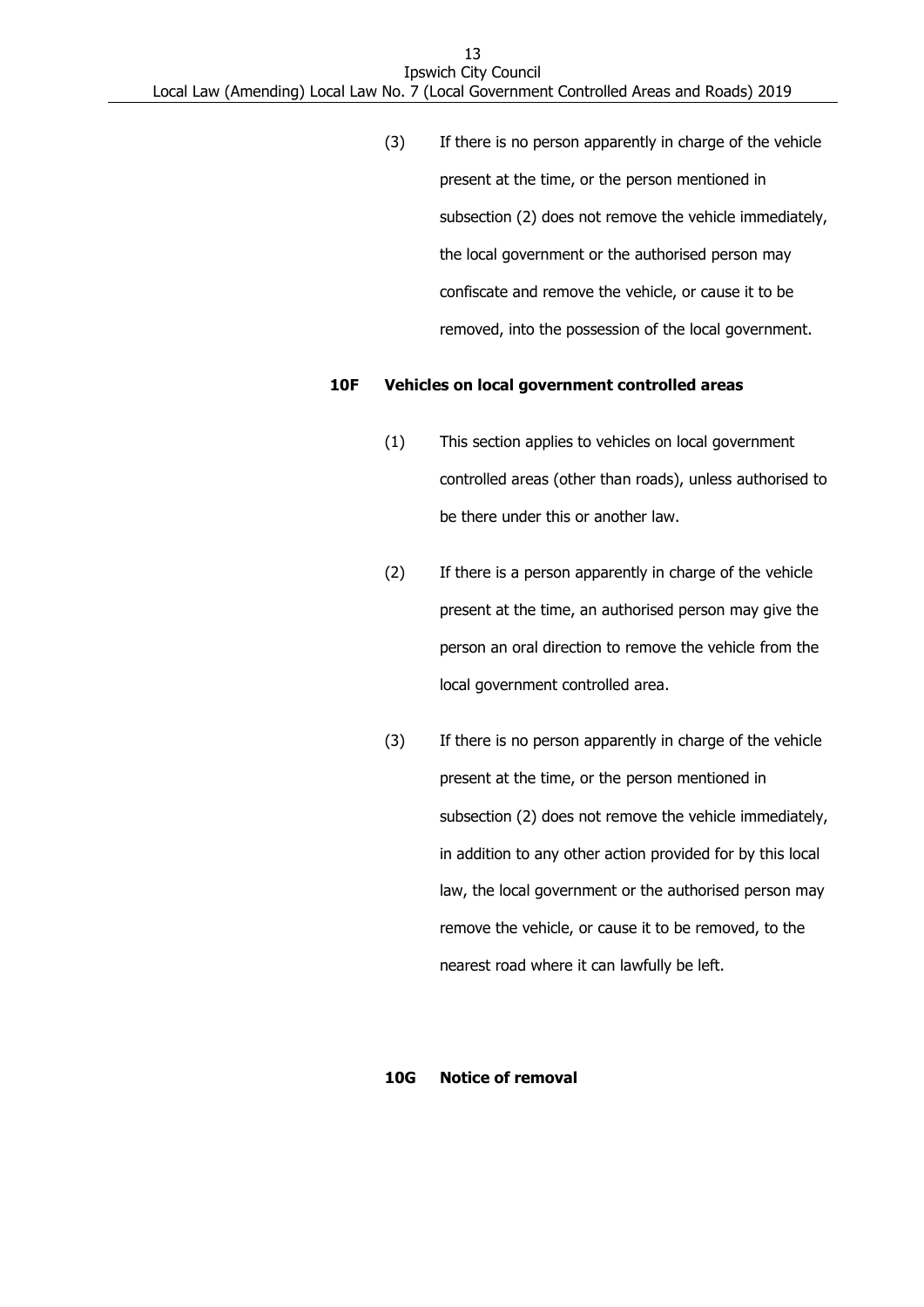- (1) This section applies where the local government or an authorised person has removed a vehicle under this division.
- (2) The local government or authorised person must, as soon as practicable after removing the vehicle, give notice of the removal in accordance with subsection (3).
- (3) The notice must:
	- (a) include a description of the vehicle removed;
	- (b) state the date, time and reason the vehicle was removed; and
	- (c) state contact details to enable a person claiming a right to possession of the vehicle to ascertain the whereabouts of the vehicle and, if the vehicle was confiscated, what the person needs to do to have the vehicle released; and
	- (d) be published on the local government's website for at least 14 days; and
	- (e) if the identity of the registered owner of the vehicle can be readily ascertained, be given to the registered owner; or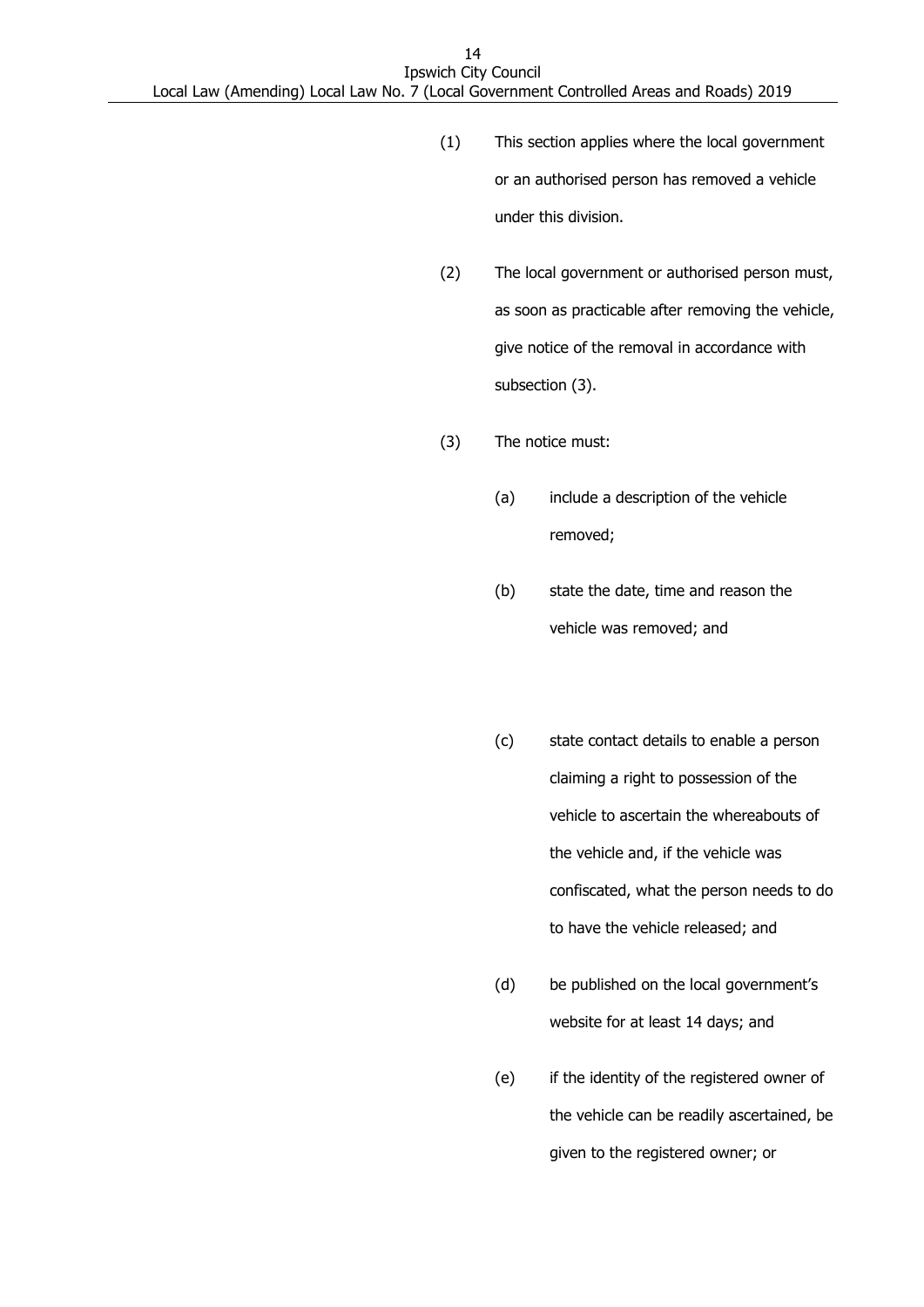(f) if the identity of the registered owner of the vehicle cannot be readily ascertained, be erected on a corflute sign at the place where the vehicle was removed.

#### **10H Release of confiscated vehicle**

- (1) Subject to subsection (2), within 28 days after the confiscation, the local government will release any vehicle confiscated under this local law to a person claiming a right to possession of it provided that the person—
	- (a) proves their ownership or right to possession of the vehicle to the local government's satisfaction; and
	- (b) pays the applicable cost-recovery fee; and
	- (c) signs a receipt for the delivery of the vehicle.
- (2) If, for whatever reason, it is not possible to return the vehicle to its owner or other person entitled to its possession, then the local government may dispose of the vehicle under section 10I.

#### **10I Disposal of confiscated vehicle**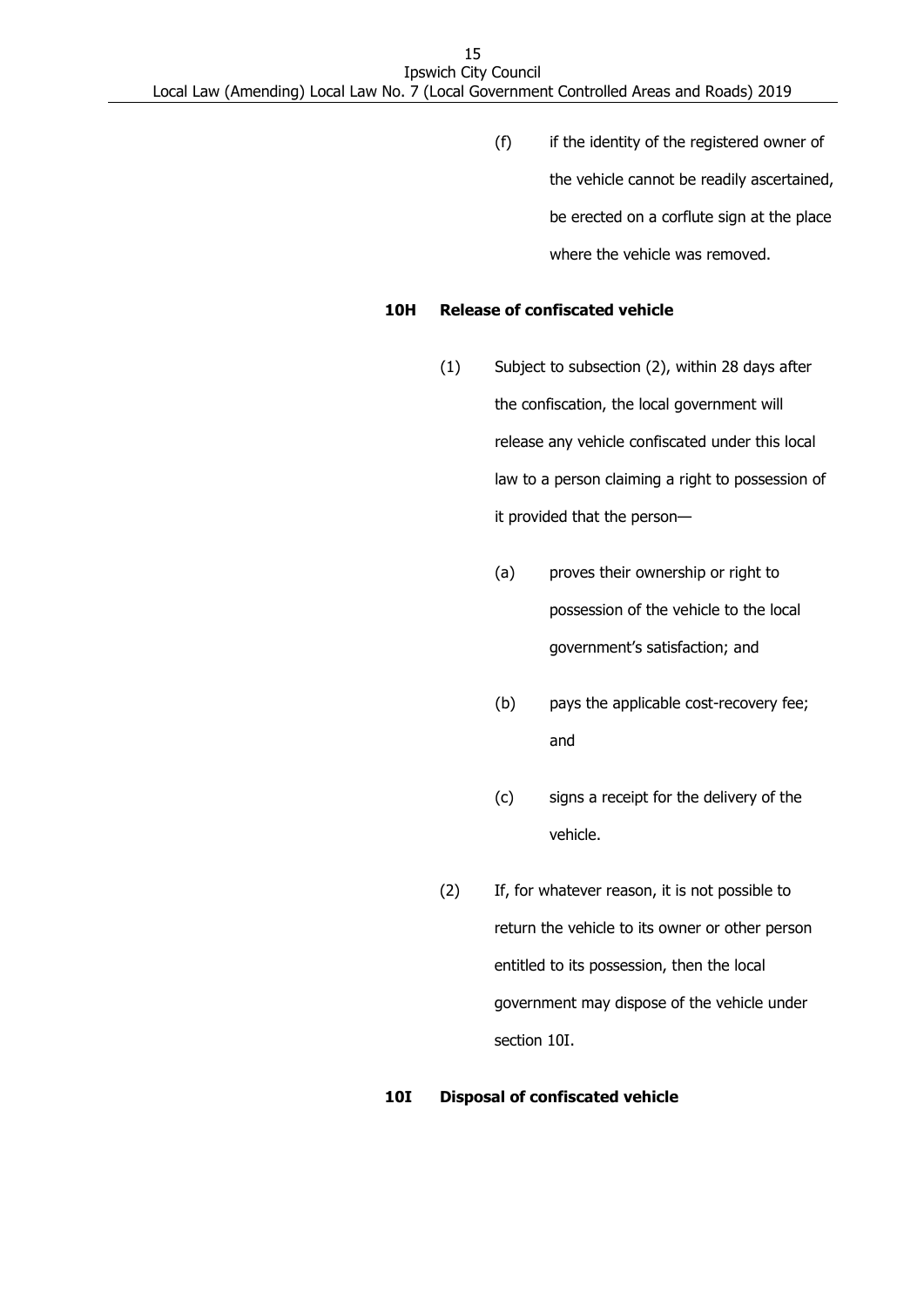- (1) If a confiscated vehicle is not released under section 10H, then the local government may offer the vehicle for sale by private treaty, tender, expression of interest or auction.<sup>2</sup>
- (2) If there is no purchaser for a confiscated vehicle offered for sale, the local government may dispose of the vehicle in any way it sees fit.
- (3) If upon the disposal of a vehicle in accordance with this section, the costs and expenses incurred by the local government in connection with its removal, detention, storage and sale or disposal are not fully recovered, and if the identity of the registered owner of the vehicle is able to be readily ascertained, the local government may recover the outstanding balance from the registered owner as if it were a debt.

#### <span id="page-17-0"></span>**16 Amendment of div 4, hdg (Use of parks)**

-

Division 4, heading, after 'use of' –

omit, insert –

#### **local government controlled areas**

<sup>&</sup>lt;sup>2</sup> Section 38A of the Local Government Act 2009 (Qld) applies to the disposition of the proceeds of sale.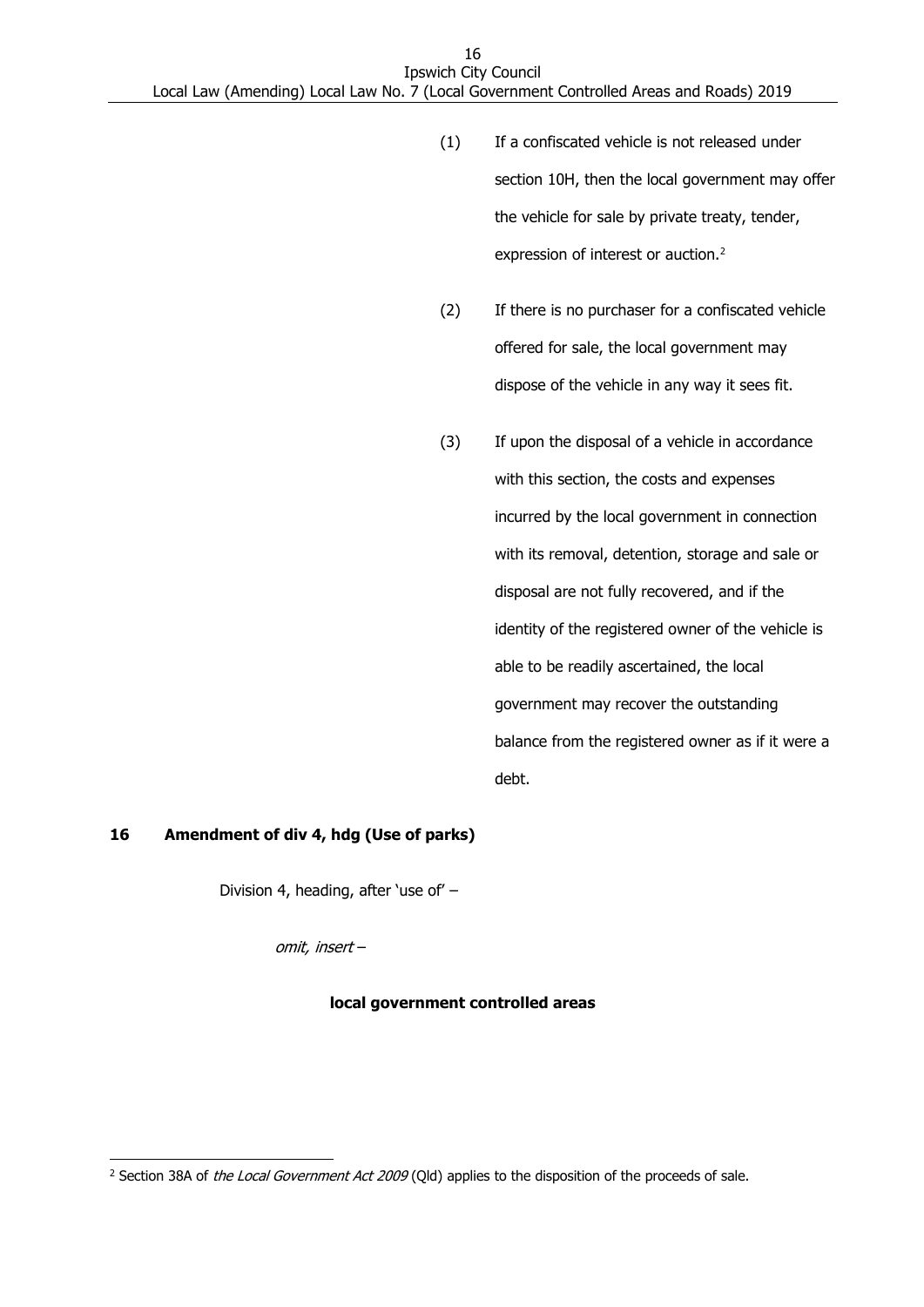# <span id="page-18-0"></span>**17 Amendment of s 11 (Use of a park, reserve or facility for ceremony, celebration, recreational or other activity)**

Section 11(1), after 'Local Law No. 4 (Permits) 2013 -

insert footnote –

Local Law No. 4 (Permits) 2013 applies to any permit issued under this local law.

#### <span id="page-18-1"></span>**18 Replacement of s 12 (Permit regulated use of parks and reserves)**

Section 12 –

omit, insert –

#### **12 Damage of local government controlled areas**

A person must not wilfully or unlawfully damage a local government controlled area, including any structure, fixture, vegetation, object or thing located in or on a local government controlled area.

Maximum penalty  $-50$  penalty units.

#### <span id="page-18-2"></span>**19 Amendment of s 13 (Direction to leave a local government controlled area)**

(1) Section 13(1), subsection (a), 'the  $a'$  –

omit, insert –

a

 $(2)$  Section  $13(3)$  –

omit, insert –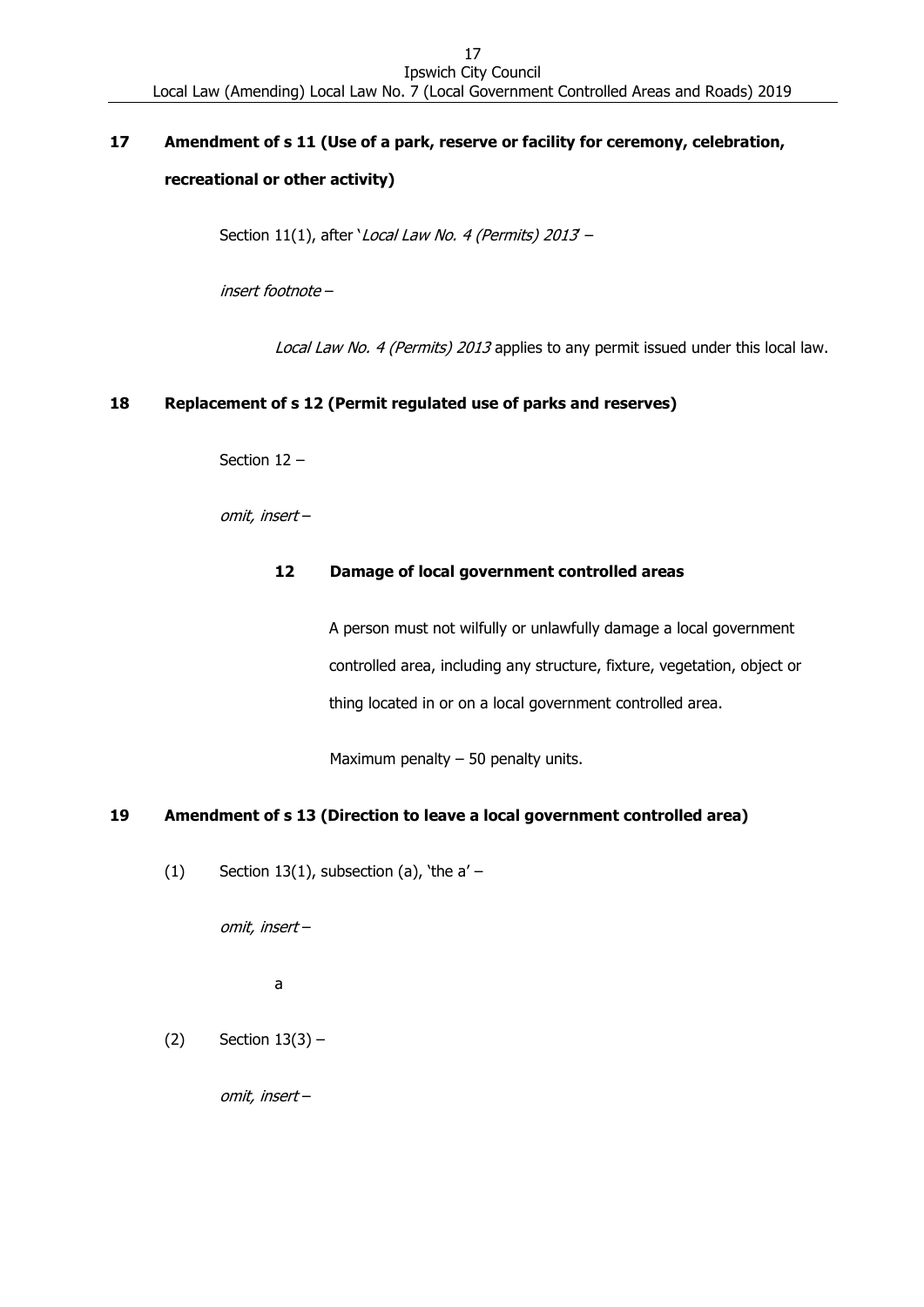- (3) If a person who is given a direction under subsection (1) holds a permit under this or another local law, the permit is cancelled from the time the person is required to have left the local government controlled area.
- (3) Section 13(4), from 'unless' to 'direction' –

omit, insert –

within the period stated in the direction, unless the person has a reasonable excuse.

#### <span id="page-19-0"></span>**20 Amendment of s 15 (Works notice)**

(1) Section 15, after subsection  $(1)$  –

insert –

- (2) The local government may give a works notice to an owner or occupier of premises adjoining a road to –
	- (a) construct a vehicular crossing to provide vehicle access between the premises and the road to a standard specified by the local government in the works notice; or
	- (b) maintain, repair or remove a vehicular crossing which provides vehicle access between the premises and the road to a standard specified by the local government in the works notice if the vehicular crossing –
		- (i) is not effective for its intended purpose; or
		- (ii) is causing or may cause a nuisance; or
		- (iii) is causing or may cause harm to human health or safety or personal injury; or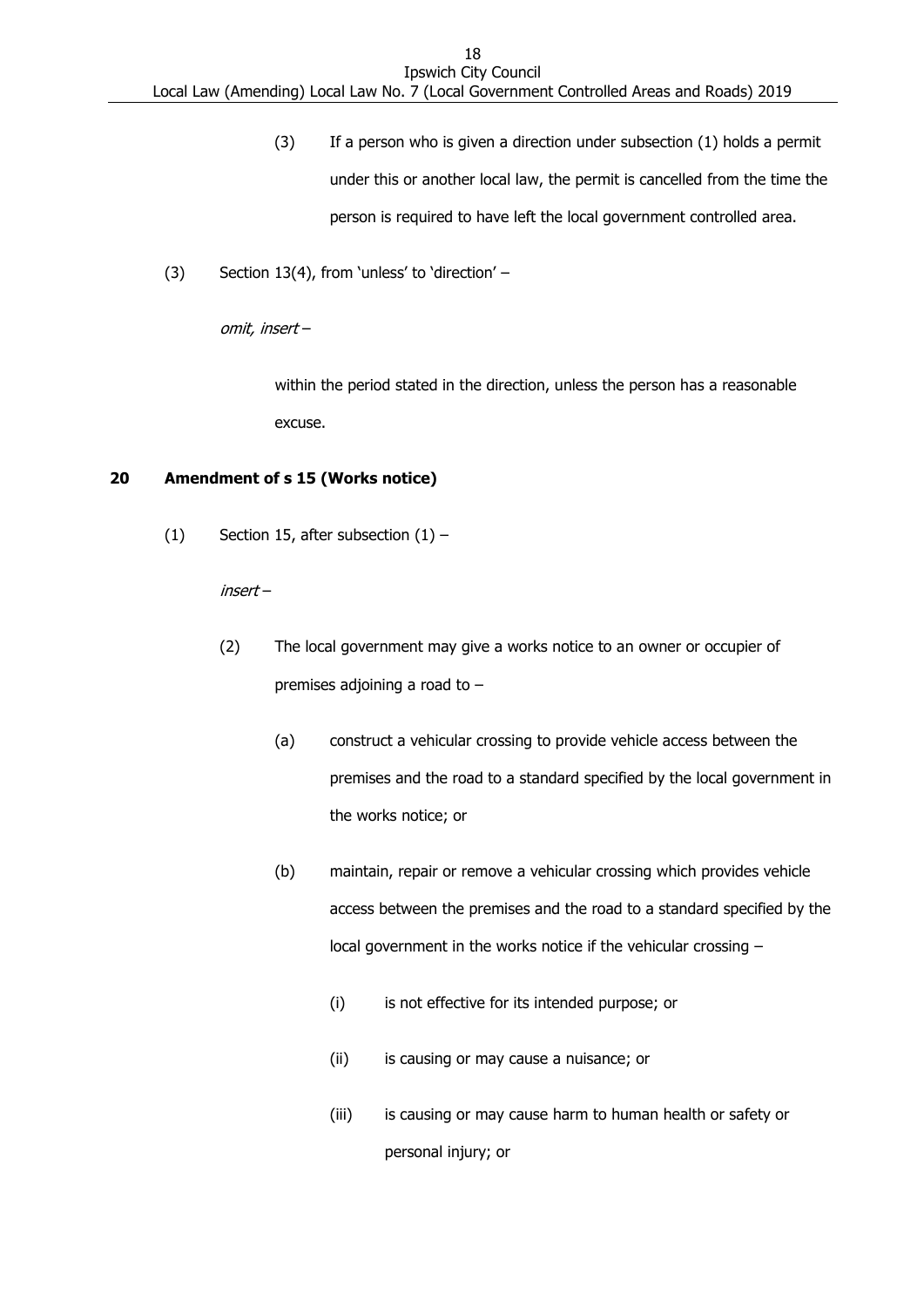- (iv) is no longer required; or
- (c) alter a vehicular crossing which provides vehicle access between the premises and the road in accordance with a standard specified by the local government in the work notice if the vehicular crossing is no longer adequate having regard to –
	- (i) the volume or nature of vehicles using the vehicular crossing; or
	- (ii) the manner in which the vehicular crossing is used by vehicles; or
	- (iii) changes in the use of the premises to which the vehicular crossing provides access; or
	- (iv) changes in the usual or expected standard of vehicular crossing in the immediate vicinity of the vehicular crossing the subject of the works notice.
- Note: For the avoidance of doubt all maintenance of vehicular crossovers is the responsibility of the owner or occupier of the relevant adjoining premises.
	- (3) The local government may give a works notice to an owner or occupier of premises adjoining a local government controlled area or road to –
		- (a) maintain, repair or remove private infrastructure that encroaches onto a local government controlled area or road to a standard specified by the local government in the works notice if the private infrastructure –
			- (i) is damaged or broken; or
			- (ii) is not effective for its intended purpose; or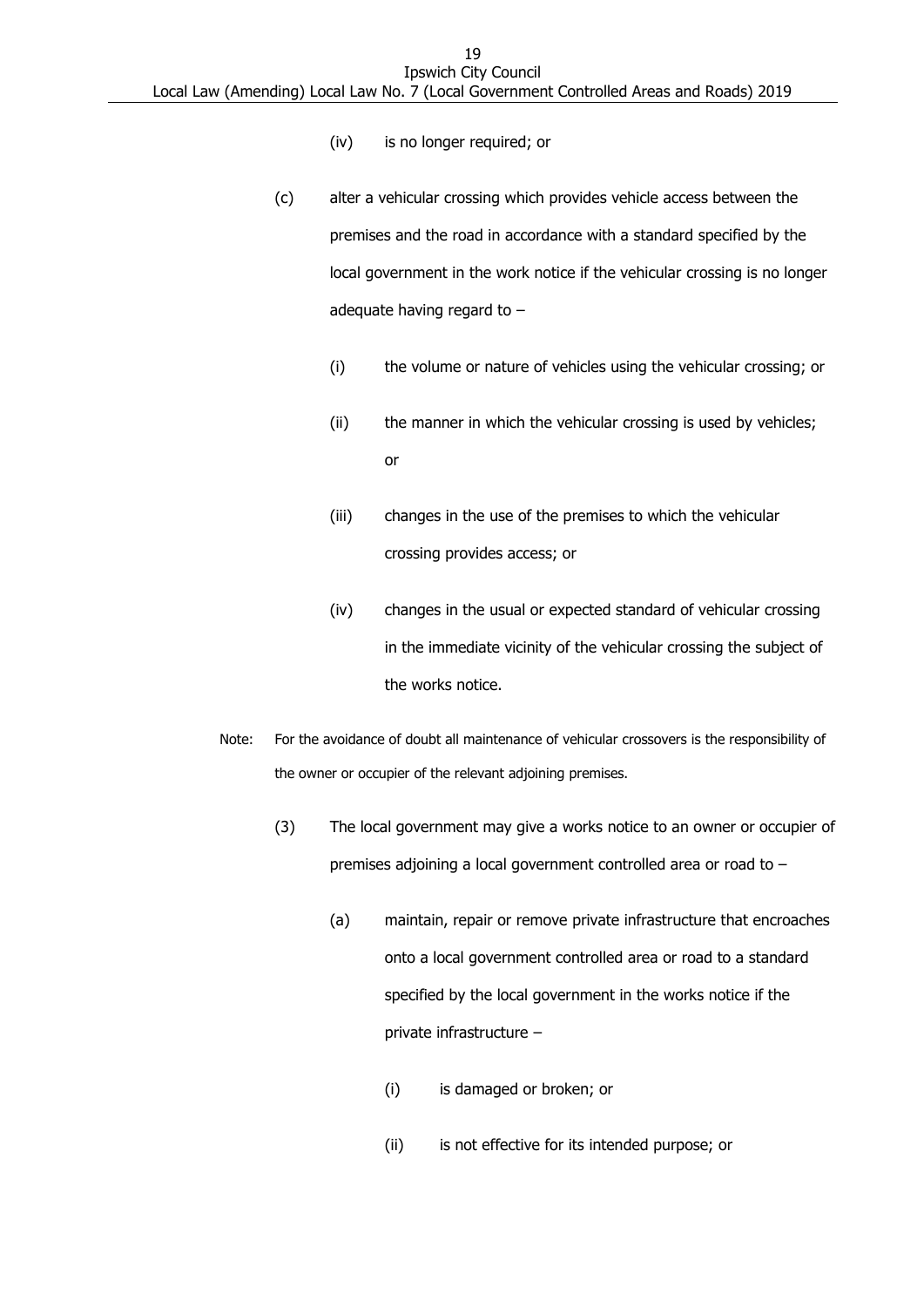- (iii) is causing or may cause a nuisance; or
- (iv) is causing or may cause harm to human health or safety or personal injury; or
- (v) is no longer required.
- Note: For the avoidance of doubt all maintenance of private infrastructure that encroaches onto a local government controlled area or road is the responsibility of the owner or occupier of the relevant adjoining premises.
- (2) Section 15, subsections (2) and  $(3)$  –

renumber as subsections (4) and (5), respectively

#### <span id="page-21-0"></span>**21 Amendment of s 18 (Power to remove and cost recovery)**

(1) Section  $18(1)$ , subsection (b),  $\cdot$  ' -

omit, insert –

; or

- (c) oil, minerals, sediment or other substances or materials have been brought onto a local government controlled area or road in contravention of a local law, including a permit issued under a local law; or
- (d) private infrastructure has been installed or constructed on a local government controlled area or road, or has been installed or constructed such that it encroaches onto a local government controlled area or road.

(2) Section  $18(2)$ , after 'thing' –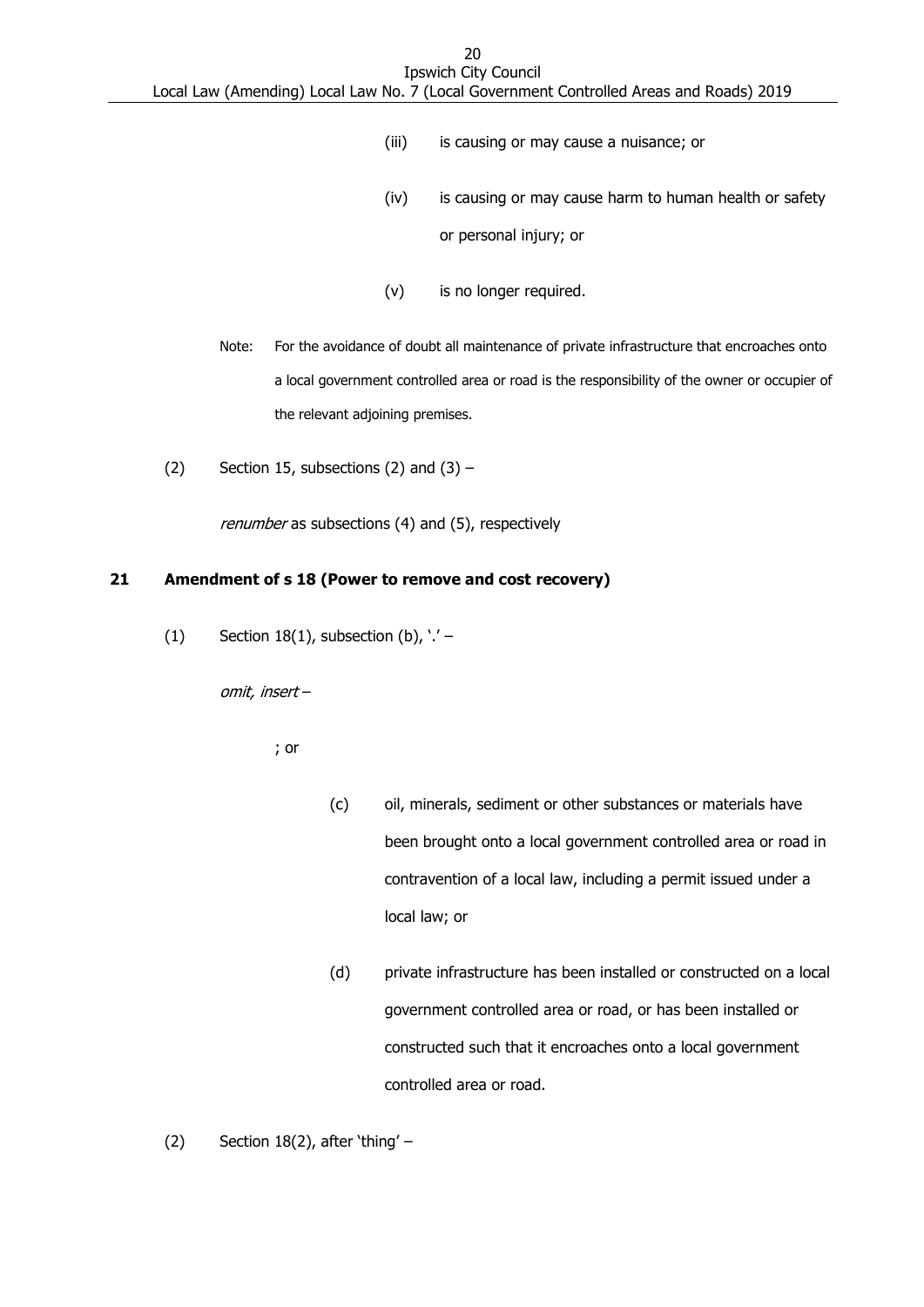insert –

, or remove or clean the material or substance,

(3) Section  $18(3)$  –

omit.

(4) Section 18(4), after  $(1)'$  –

insert –

, including any cost incurred by the local government in repairing any part of, or replacing a thing located in, the local government controlled area or road, as a result of the activity

(5) Section 18, subsections (4) and  $(5)$  –

renumber as subsections (3) and (4), respectively

# <span id="page-22-0"></span>**22 Amendment of s 19 (Damage cost recovery)**

(1) Section 19(1), subsection (a), after 'road' –

insert –

, including vegetation located on or adjacent to a local government controlled area or road

(2) Section 19(2), from ', together' to 'payable,'  $-$ 

omit, insert –

payable

(3) Section 19, after subsection (2) –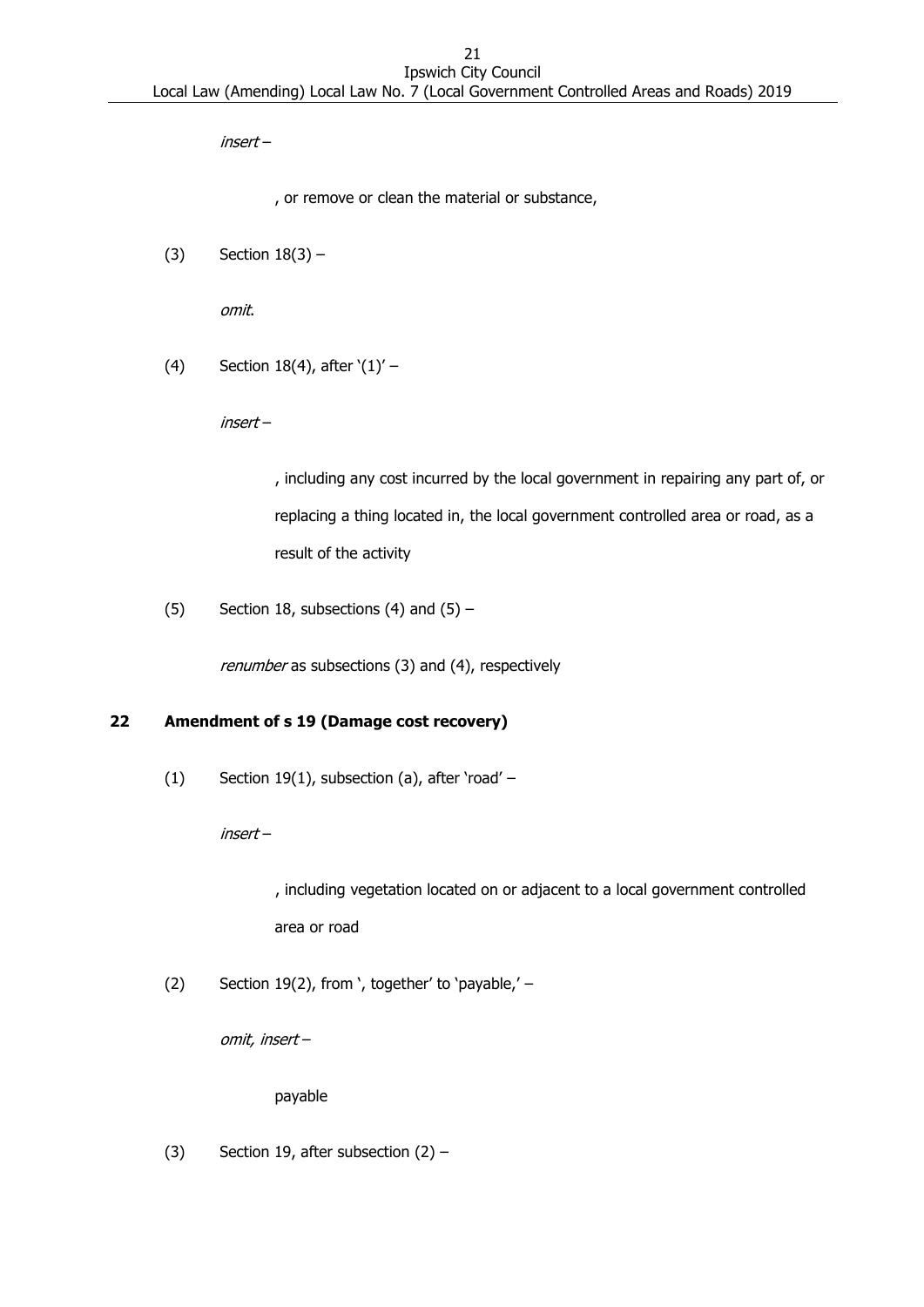insert –

(3) Interest is payable on the debt at the same rate that interest is payable on overdue rates levied by the local government under the Act.

### <span id="page-23-0"></span>**23 Amendment of s 20 (Subordinate local laws)**

(1) Section 20, subsection (f), after 'ceremony' –

insert –

or other activity

(2) Section 20, subsection (f), 'section 12' –

omit, insert –

section 10A

(3) Section 20, subsection (h) (commencing 'a thing') –

renumber as subsection (i)

#### <span id="page-23-1"></span>**23A Amendment of s 21 (Repeals)**

Section 21 –

omit, insert –

The following Local Laws are repealed -

- (a) Local Law No. 12 (Roads) 1999, gazetted 18 June 1999;
- (b) Local Law 17 (Parks an Reserves) 1997, gazetted 14 February 1997;
- (c) Local Law No. 24 (Gates and Grids) 1999, gazetted 18 June 1999;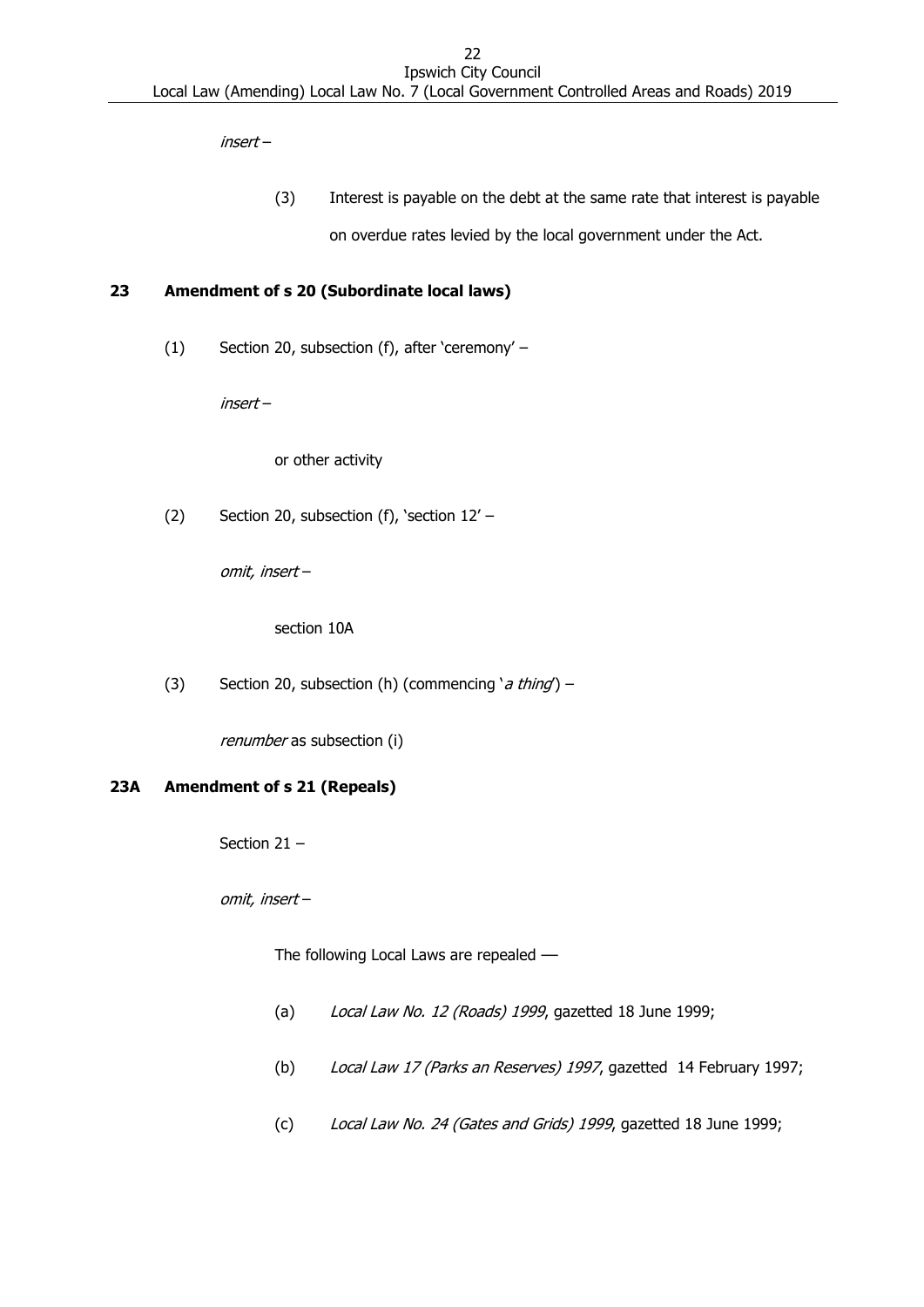- (d) Local Law No. 32 (Pedestrian Malls) 2000, gazetted 24 March 2000;
- (e) Local Law 35 (Visibility of Road Intersections and Road Junctions) 1999, gazetted 18 June 1999; and
- (f) Local Law No. 42 (Libraries) 1998, gazetted 8 January 1999.

#### <span id="page-24-0"></span>**24 Amendment of s 22 (Existing permits)**

(1) Section 22, 'licence regulated activity' –

omit, insert –

permit regulated activity

(2) Section 22, 'operated' –

omit, insert –

operate

#### <span id="page-24-1"></span>**25 Amendment of sch 1 (Dictionary)**

 $(1)$  Schedule  $1 -$ 

insert –

#### **carrying out works on a road or interfering with a road or its operation**

see the Act, section 75(2).

**landscaping** means the alteration of the design of land by planting trees, shrubs or other plants or constructing garden beds.

**nature strip** means the area of land owned by the local government and located between a road and adjacent land, but does not include a bicycle path, footpath or shared path.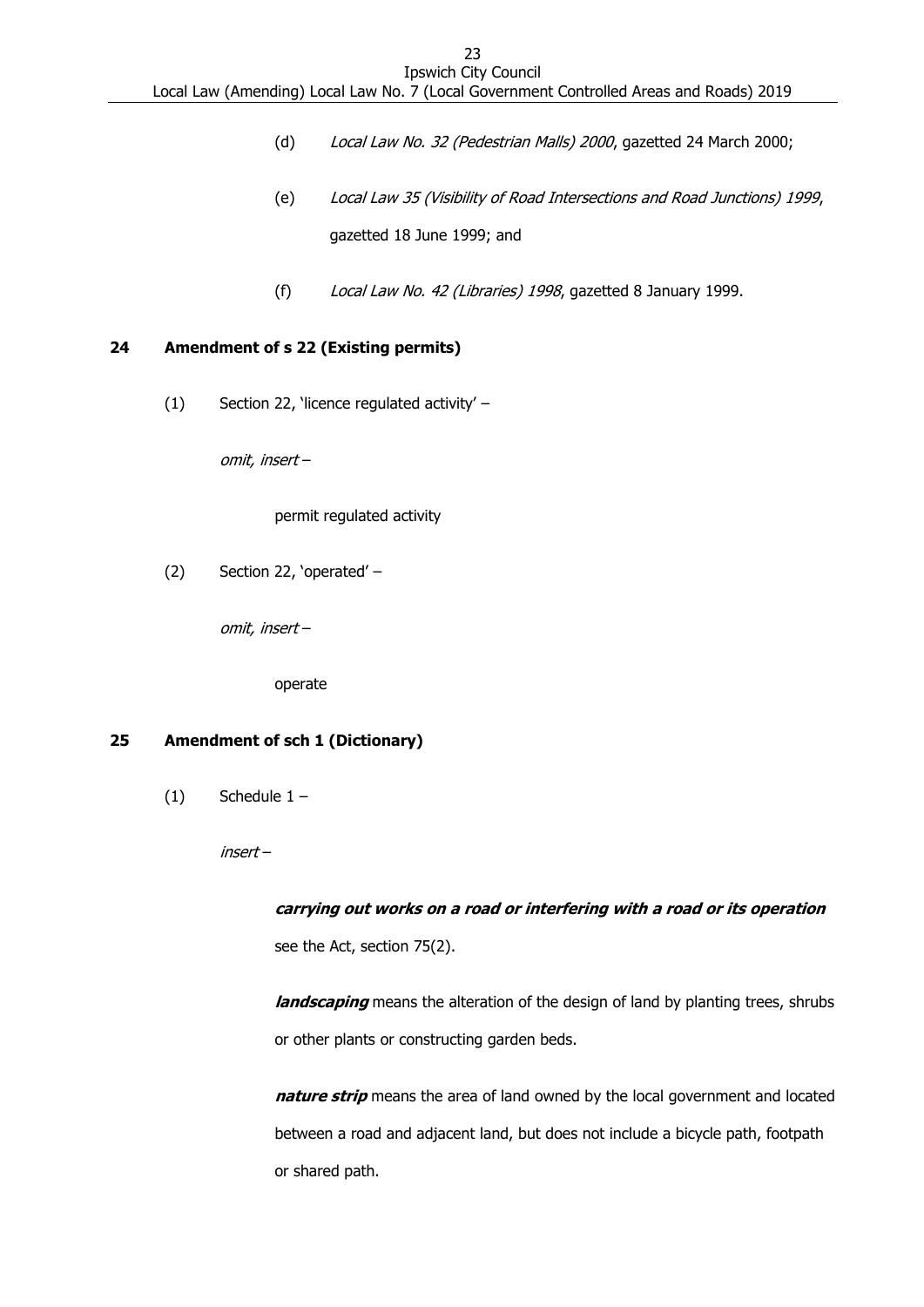**Planning Act** means the Planning Act 2016 (Qld) and includes the predecessor legislation to that Act.

(1A) Schedule 1, definition alteration or improvement to local government controlled areas or roads, subsection (b),  $\prime$  / -

omit, insert –

; or

(2) Schedule 1, definition alteration or improvement to local government controlled areas or roads, after subsection (b) -

insert –

- (c) installing or constructing private infrastructure in a local government controlled area or on a road, or that encroaches onto a local government controlled area or road,
- (3) Schedule 1, definition alteration or improvement to local government controlled areas or roads, 'Sustainable Planning Act 2009' –

omit, insert –

Planning Act 2016

(4) Schedule 1, definition alteration or improvement to local government controlled areas or roads, footnote 7, after 'See' –

omit, insert –

Schedule 2, Planning Act 2016.

(5) Schedule 1, definition alteration or improvement to local government controlled areas or roads, subsections (c) to  $(f)$  –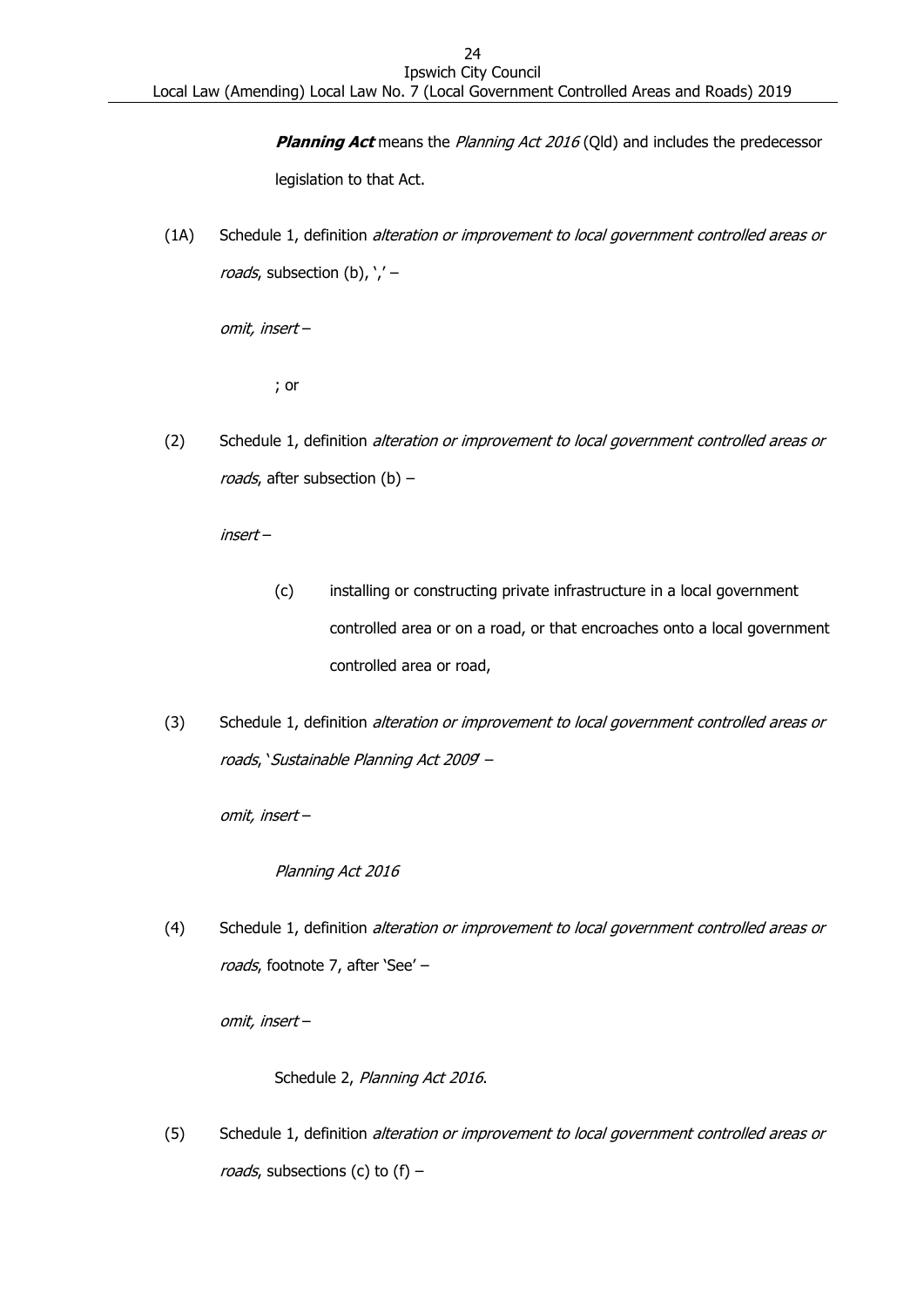renumber as subsections (d) to (g), respectively

(5A) Schedule 1, definition footpath, 'Transport Operations (Road Use Management) Act 1995'

omit, insert –

–

Transport Operations (Road Use Management) Act 1995

(6) Schedule 1, definition guide dog -

omit, insert –

**guide dog** see Guide, Hearing and Assistance Dogs Act 2009, Schedule 4.

(7) Schedule 1, definition *hearing dog*  $-$ 

omit, insert –

**hearing dog** see Guide, Hearing and Assistance Dogs Act 2009, Schedule 4.

(8) Schedule 1, definition *local government controlled area*, subsection (b), '; and'  $-$ 

omit, insert –

.

(9) Schedule 1, definition *local government controlled area*, subsection (c) –

omit.

(10) Schedule 1, definition park, after 'Scheme' -

insert –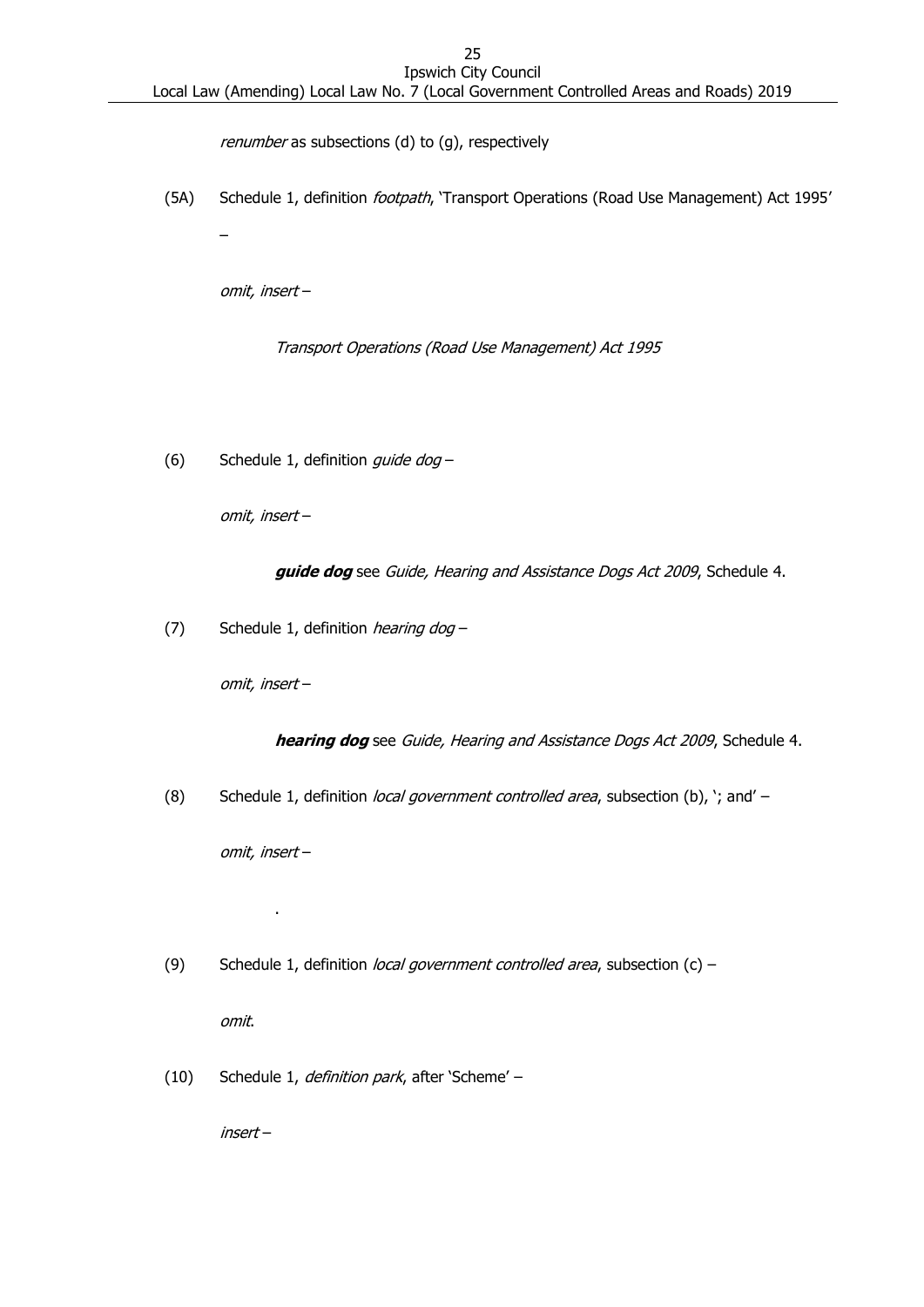(11) Schedule 1, definition *permit regulated activity -*

omit, insert –

.

#### **permit regulated activity** see section 5A.

(12) Schedule 1, definition *planning scheme* –

omit, insert –

**planning scheme** means the planning scheme made or amended from time-totime under a Planning Act.

(13) Schedule 1, definition TORUM Act, after '1995' -

insert –

.

.

(14) Schedule 1, definition wheeled recreational device, after 'Act' –

insert –

# <span id="page-27-0"></span>**26 Amendment of sch 2 (Permit regulated activities)**

 $(1)$  Schedule 2 –

insert –

| Carrying out works on a road or interfering with a | None. |
|----------------------------------------------------|-------|
| road or its operation                              |       |